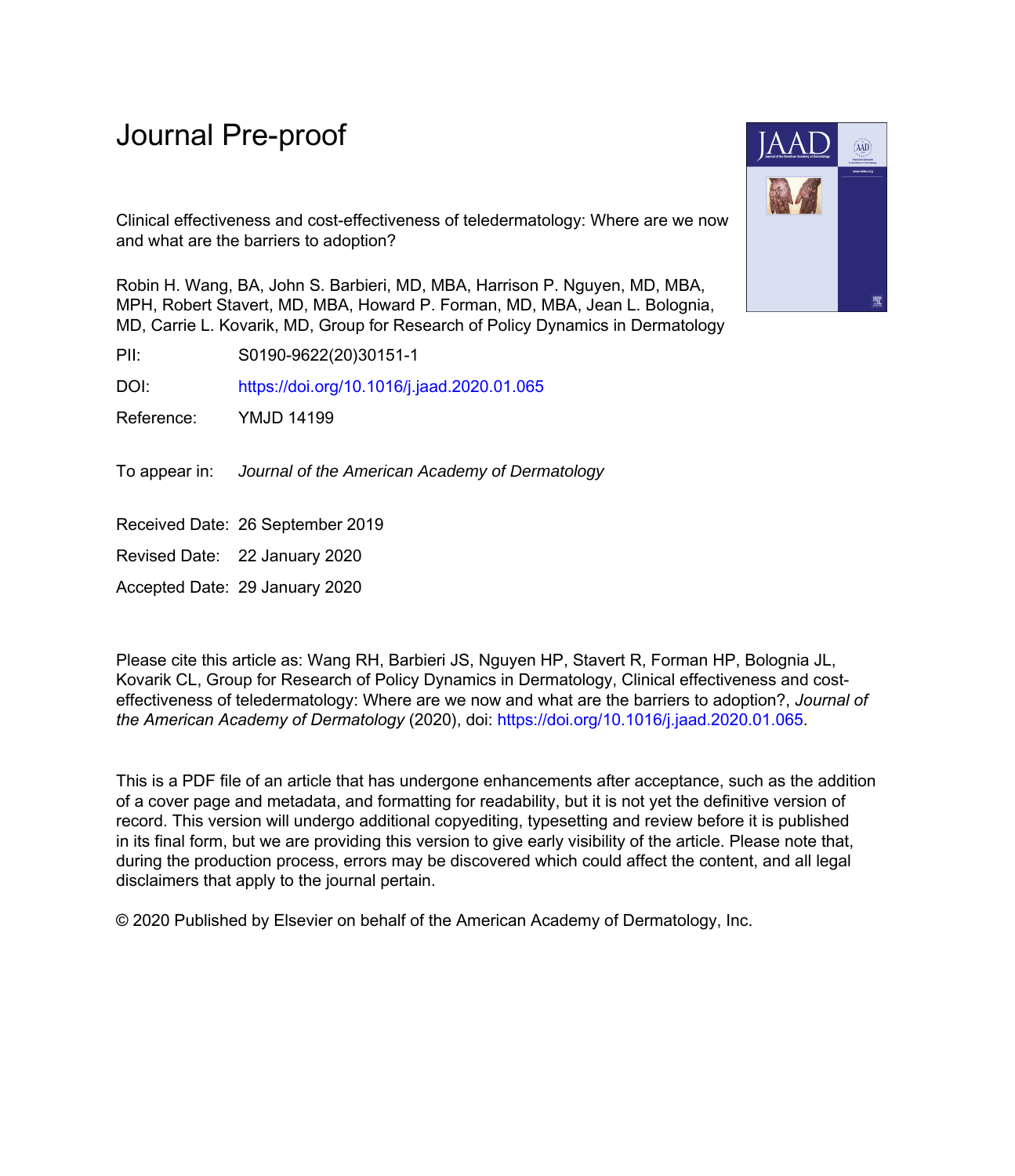| $\mathbf{1}$        | Clinical effectiveness and cost-effectiveness of teledermatology: Where are we now and                                                                                                                                                                    |  |  |  |  |  |
|---------------------|-----------------------------------------------------------------------------------------------------------------------------------------------------------------------------------------------------------------------------------------------------------|--|--|--|--|--|
| $\overline{2}$      | what are the barriers to adoption?                                                                                                                                                                                                                        |  |  |  |  |  |
| 3                   |                                                                                                                                                                                                                                                           |  |  |  |  |  |
| $\overline{4}$<br>5 | Robin H. Wang, BA <sup>1;</sup> John S. Barbieri, MD, MBA <sup>2</sup> ; Harrison P. Nguyen, MD, MBA, MPH <sup>3</sup> ;<br>Robert Stavert, MD, MBA <sup>4</sup> ; Howard P. Forman, MD, MBA <sup>5</sup> ; Jean L. Bolognia, MD <sup>6</sup> ; Carrie L. |  |  |  |  |  |
|                     | Kovarik, MD <sup>2</sup> ; Group for Research of Policy Dynamics in Dermatology                                                                                                                                                                           |  |  |  |  |  |
| 6<br>$\overline{7}$ |                                                                                                                                                                                                                                                           |  |  |  |  |  |
| 8                   |                                                                                                                                                                                                                                                           |  |  |  |  |  |
| 9                   |                                                                                                                                                                                                                                                           |  |  |  |  |  |
|                     | 1) University of Pennsylvania Perelman School of Medicine, Philadelphia, PA                                                                                                                                                                               |  |  |  |  |  |
| 10<br>11            | 2) Department of Dermatology, University of Pennsylvania Perelman School of Medicine,<br>Philadelphia, PA                                                                                                                                                 |  |  |  |  |  |
| 12                  | 3) Department of Dermatology, Emory University School of Medicine, Atlanta, GA                                                                                                                                                                            |  |  |  |  |  |
| 13                  | 4) Department of Dermatology, Beth Israel Deaconess Medical Center, Boston, MA                                                                                                                                                                            |  |  |  |  |  |
| 14                  | 5) Department of Public Health (Health Policy), Economics, and Management, Yale University,                                                                                                                                                               |  |  |  |  |  |
| 15                  | New Haven, CT                                                                                                                                                                                                                                             |  |  |  |  |  |
| 16                  | 6) Department of Dermatology, Yale School of Medicine, New Haven, CT                                                                                                                                                                                      |  |  |  |  |  |
| 17                  |                                                                                                                                                                                                                                                           |  |  |  |  |  |
| 18                  | <b>Corresponding author:</b>                                                                                                                                                                                                                              |  |  |  |  |  |
| 19                  | John Barbieri, MD, MBA                                                                                                                                                                                                                                    |  |  |  |  |  |
| 20                  | Department of Dermatology, University of Pennsylvania                                                                                                                                                                                                     |  |  |  |  |  |
| 21                  | PCAM 7 South Pavilion, 3400 Civic Center Blvd, Philadelphia, PA 19104, USA                                                                                                                                                                                |  |  |  |  |  |
| 22<br>23            | john.barbieri@pennmedicine.upenn.edu                                                                                                                                                                                                                      |  |  |  |  |  |
| 24                  | Funding Sources: Dr. Barbieri is supported by the National Institute of Arthritis and                                                                                                                                                                     |  |  |  |  |  |
| 25                  | Musculoskeletal and Skin Diseases of the National Institutes of Health under award number T32-                                                                                                                                                            |  |  |  |  |  |
| 26                  | AR-007465 and receives partial salary support through a Pfizer Fellowship grant to the Trustees                                                                                                                                                           |  |  |  |  |  |
| 27                  | of the University of Pennsylvania.                                                                                                                                                                                                                        |  |  |  |  |  |
| 28                  | Conflict of Interest Disclosure: Robert Stavert receives salary compensation as a part-time                                                                                                                                                               |  |  |  |  |  |
| 29                  | employee for Philips. We have no other conflicts to disclose.                                                                                                                                                                                             |  |  |  |  |  |
| 30                  |                                                                                                                                                                                                                                                           |  |  |  |  |  |
| 31                  | This work has not been previously published or presented. Reprints are not available.                                                                                                                                                                     |  |  |  |  |  |
| 32                  |                                                                                                                                                                                                                                                           |  |  |  |  |  |
| 33                  | Word Count: 2500                                                                                                                                                                                                                                          |  |  |  |  |  |
| 34                  | Number of tables: 2; Number of figures: 2; Number of References: 44.                                                                                                                                                                                      |  |  |  |  |  |
| 35                  |                                                                                                                                                                                                                                                           |  |  |  |  |  |
|                     |                                                                                                                                                                                                                                                           |  |  |  |  |  |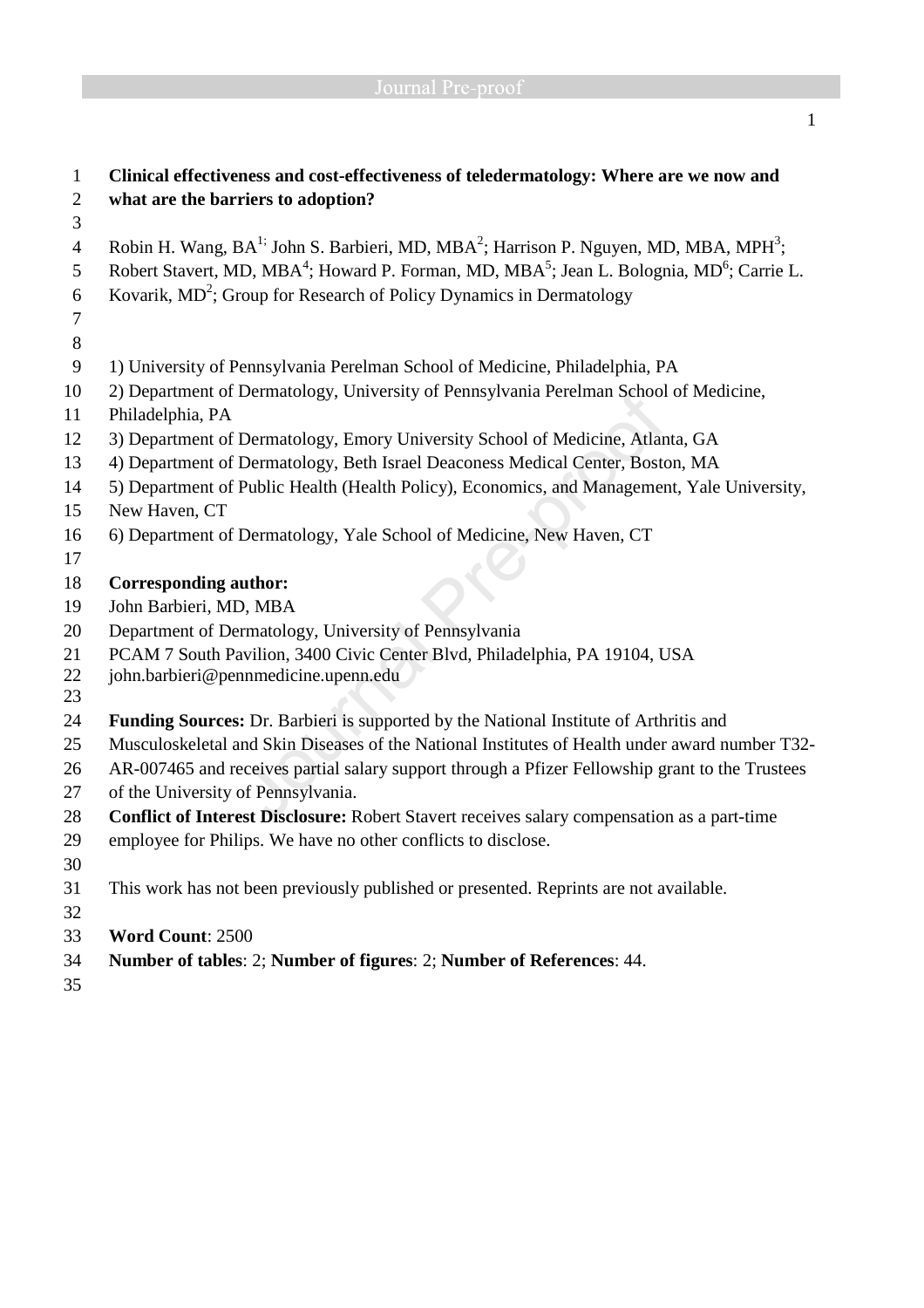## 36 **Abstract**

| 37 | There has been rapid growth in teledermatology over the past decade and                             |
|----|-----------------------------------------------------------------------------------------------------|
| 38 | teledermatology services are increasingly being utilized to support patient care across a variety   |
| 39 | of care settings. Teledermatology has the potential to increase access to high quality              |
| 40 | dermatologic care while maintaining clinical efficacy and cost-effectiveness. Recent expansions     |
| 41 | in telemedicine reimbursement from the Centers for Medicare & Medicaid Services (CMS)               |
| 42 | ensure that teledermatology will play an increasingly prominent role in patient care. Therefore, it |
| 43 | is important that dermatologists are well-informed of both the promises of teledermatology and      |
| 44 | the potential practice challenges a continuously evolving mode of care delivery brings. In this     |
| 45 | article, we will review the evidence on the clinical and cost-effectiveness of teledermatology and  |
| 46 | we will discuss system-level and practice-level barriers to successful teledermatology              |
| 47 | implementation as well as potential implications for dermatologists.                                |
| 48 |                                                                                                     |
| 49 |                                                                                                     |
| 50 |                                                                                                     |
| 51 |                                                                                                     |
| 52 |                                                                                                     |
| 53 |                                                                                                     |
| 54 |                                                                                                     |
| 55 |                                                                                                     |
| 56 |                                                                                                     |
| 57 |                                                                                                     |
| 58 |                                                                                                     |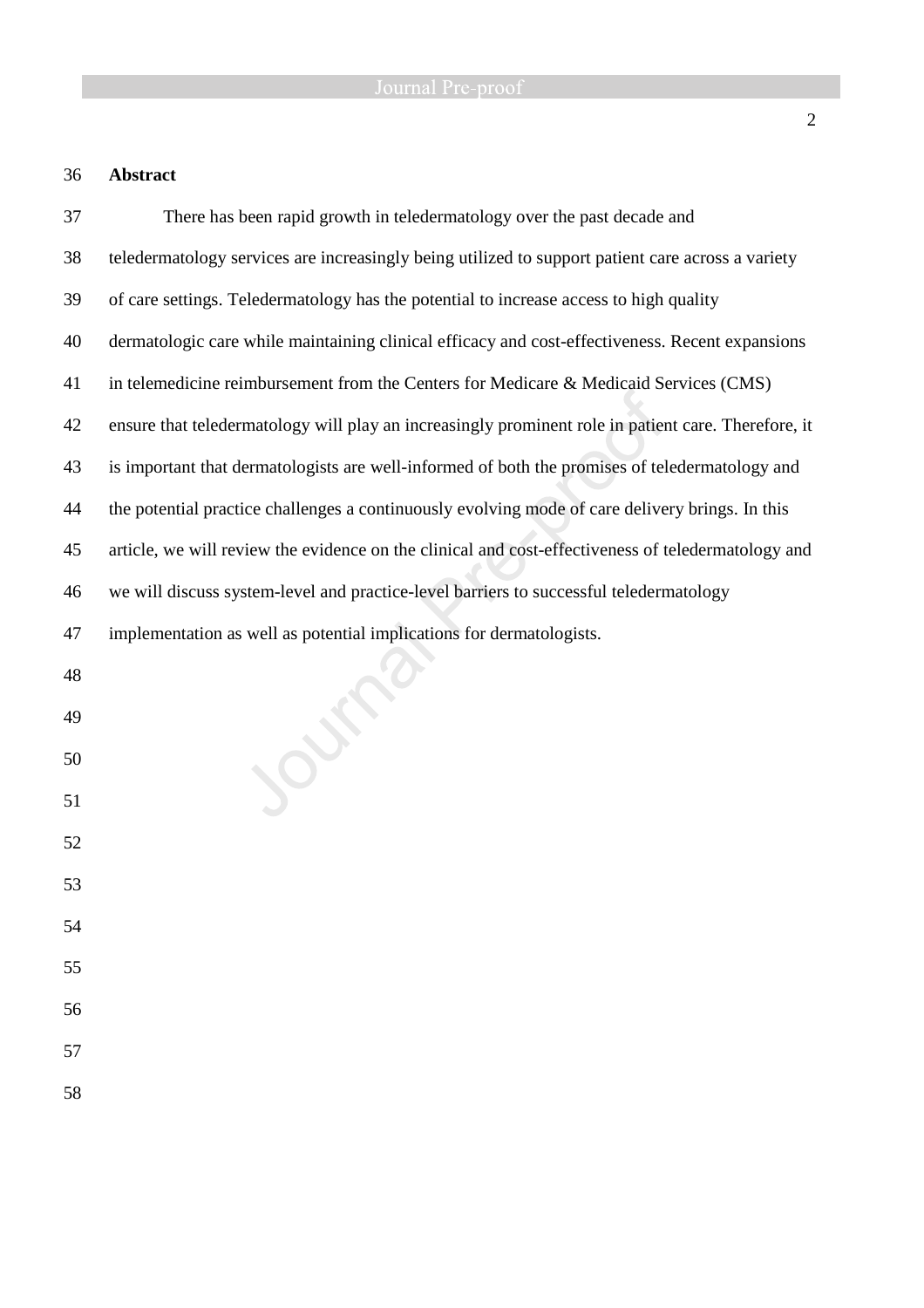## 59 **Introduction**

| 60 | In the United States, there is a growing demand for dermatologic services but a shortage and             |
|----|----------------------------------------------------------------------------------------------------------|
| 61 | maldistribution of dermatologists nationwide. <sup>1</sup> Teledermatology is an innovative and evolving |
| 62 | model of care delivery with the potential to increase access to high quality dermatologic care.          |
| 63 | There has been rapid growth in teledermatology over the past decade: according to a national             |
| 64 | survey conducted by the American Telemedicine Association, there were 102 active programs in             |
| 65 | 2016, representing a substantial increase from the 37 active programs in $20112$ . In this article –     |
| 66 | part of a health policy series reviewing a wide-range of policy topics impacting clinical                |
| 67 | dermatology <sup>3</sup> – we will briefly describe the clinical effectiveness and potential pitfalls of |
| 68 | teledermatology, review the evidence regarding the cost-effectiveness of teledermatology                 |
| 69 | programs, and discuss the health-policy issues surrounding the adoption and reimbursement of             |
| 70 | teledermatology services.                                                                                |
| 71 |                                                                                                          |
| 72 |                                                                                                          |
| 73 |                                                                                                          |
| 74 |                                                                                                          |
| 75 |                                                                                                          |
| 76 |                                                                                                          |
| 77 |                                                                                                          |
| 78 |                                                                                                          |
| 79 |                                                                                                          |
| 80 |                                                                                                          |
| 81 |                                                                                                          |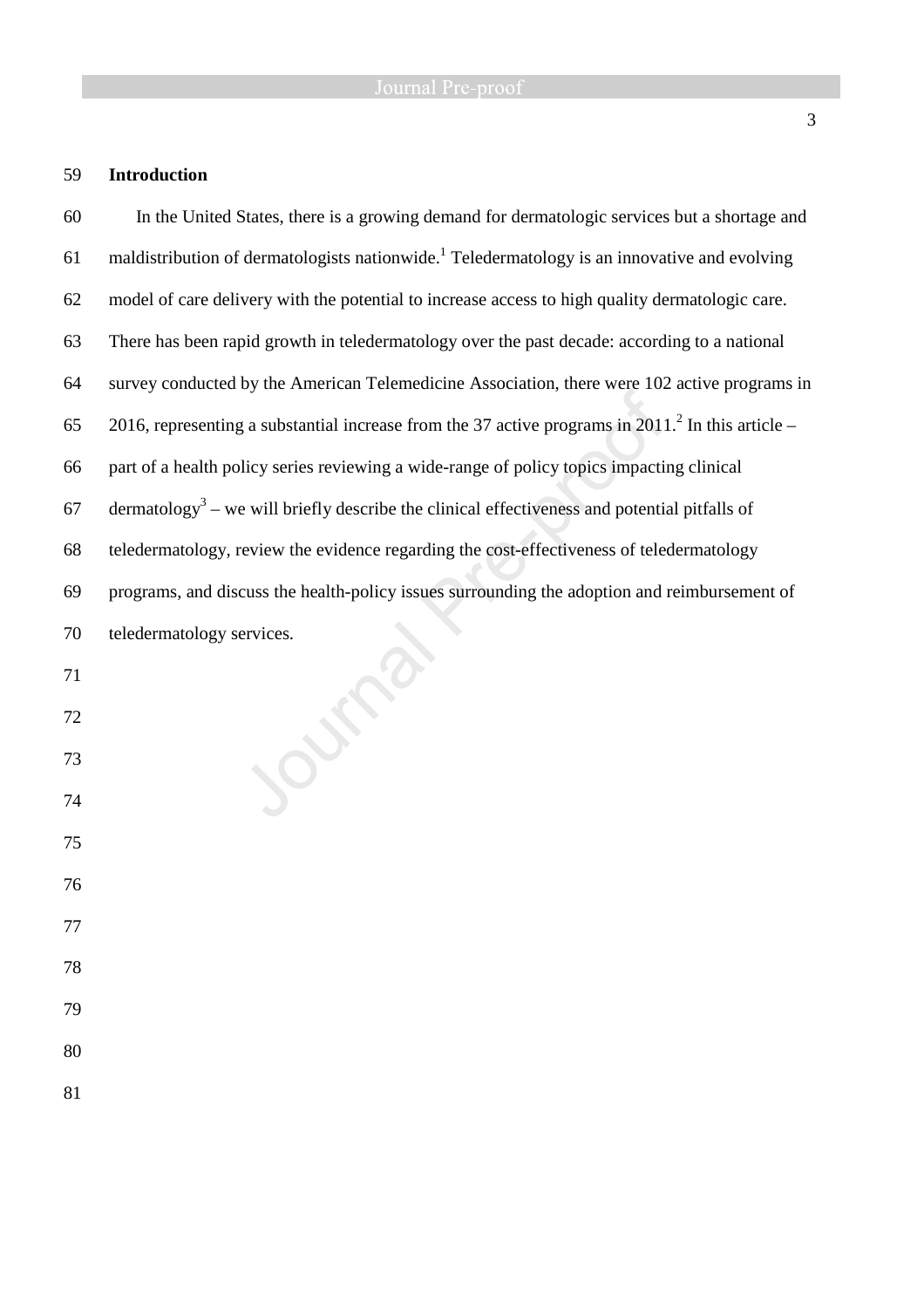82

### 83 *Clinical effectiveness of teledermatology*

84 Teledermatology services can be delivered through either a store-and-forward or a live-85 interactive format. Currently, store-and-forward is most popular due to its lower cost, greater 86 flexibility in coordination, and ability to leverage technological advances in teledermoscopy and 87 web platforms for the secure transmission of high quality images. $4$  Both formats can be applied 88 between a referring clinician and a consulting dermatologist as a provider-to-provider model (for 89 new or established patients), or between an *established* patient and a dermatologist as a provider-90 to-patient model.<sup>1</sup> Provider-to-patient models for *new* patients have also grown in popularity; 91 however, there is a lack of needed regulation to ensure high quality care standards for proper 92 clinical history, documentation, prescribing practices, and follow-up as outlined by the American 93 Academy of Dermatology.<sup>5,6</sup> For these reasons, this article is focused on provider-to-provider 94 models or provider-to-patient models for established patients only. 95 Several studies report a moderate to high degree of diagnostic and management concordance 96 between teledermatology and conventional in-person dermatologic visits. Concordance reports 97 for the primary diagnosis and management of dermatologic disorders and cutaneous 98 malignancies range from 60-100%.<sup>1,2</sup> In addition, evidence suggests that teledermatology may be 99 equally effective as conventional care for the management of previously diagnosed chronic 100 inflammatory skin disease, such as atopic dermatitis and psoriasis.<sup>5</sup> A 2018 randomized clinical 101 equivalency trial among patients with psoriasis found that an online collaborative health model 102 resulted in equivalent improvements in clinical outcomes compared to a conventional in-person model,<sup>4</sup> and a 2015 study among patients with atopic dermatitis reported similar findings.<sup>7</sup> 103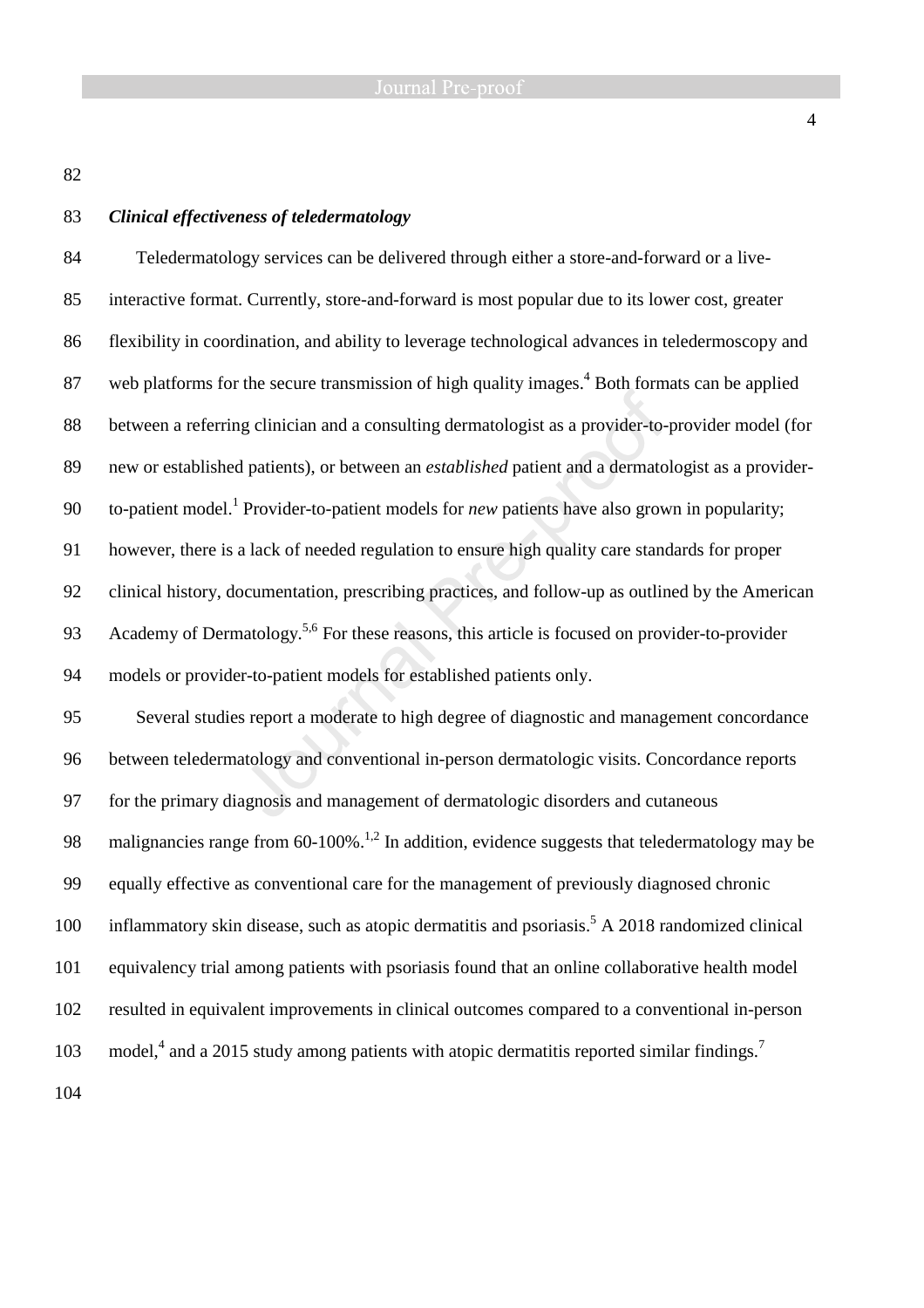105

### 106 *Cost-effectiveness of teledermatology*

107 The literature evaluating the economic impact of teledermatology is limited, but most studies 108 suggest that teledermatology may be cost-effective. To evaluate the economic impact of 109 teledermatology, it is useful to establish an economic framework for analysis. There are two 110 perspectives to consider, the first of which is the health care system. Relevant costs may include 111 equipment and staff costs of an in-person visit versus a teledermatology service. The second 112 broader perspective to consider is that of the patient and society, where additional relevant costs 113 may include transportation costs, lost work productivity, and drawbacks of a delayed diagnosis. 114 We will first review the evidence concerning the economic impact of teledermatology from 115 the perspective of the health care system. Teledermatology may allow greater efficiency in case 116 triage: dermatologists can either return patients to the referring clinician with feedback for 117 management or arrange for further in-person evaluation. Given the reduced costs of 118 teledermatology encounters compared to in-person visits (approximately \$10-\$80 less per visit 119 for the former), teledermatology can be cost-saving by reducing in-person visits.<sup>8</sup> A 2018 study 120 of a store-and-forward teledermatology program in Bages, Spain found that teledermatology 121 saved 4,502 visits over a year, and inclusive of all direct costs, saved £10,350 (US\$12,452) per 122 year as compared to a conventional in-person referral model.<sup>9</sup> In a single general practice in 123 suburban London, by reducing the number of secondary in-person visits, a store-and-forward 124 teledermatology program for benign-appearing skin lesions saved £12,460 (US\$15,015) over 3 125 years.<sup>10</sup> Across the entire United States health system, these savings have the potential to be 126 significant. For example, if 5% of the 35 million annual office-based visits to dermatologists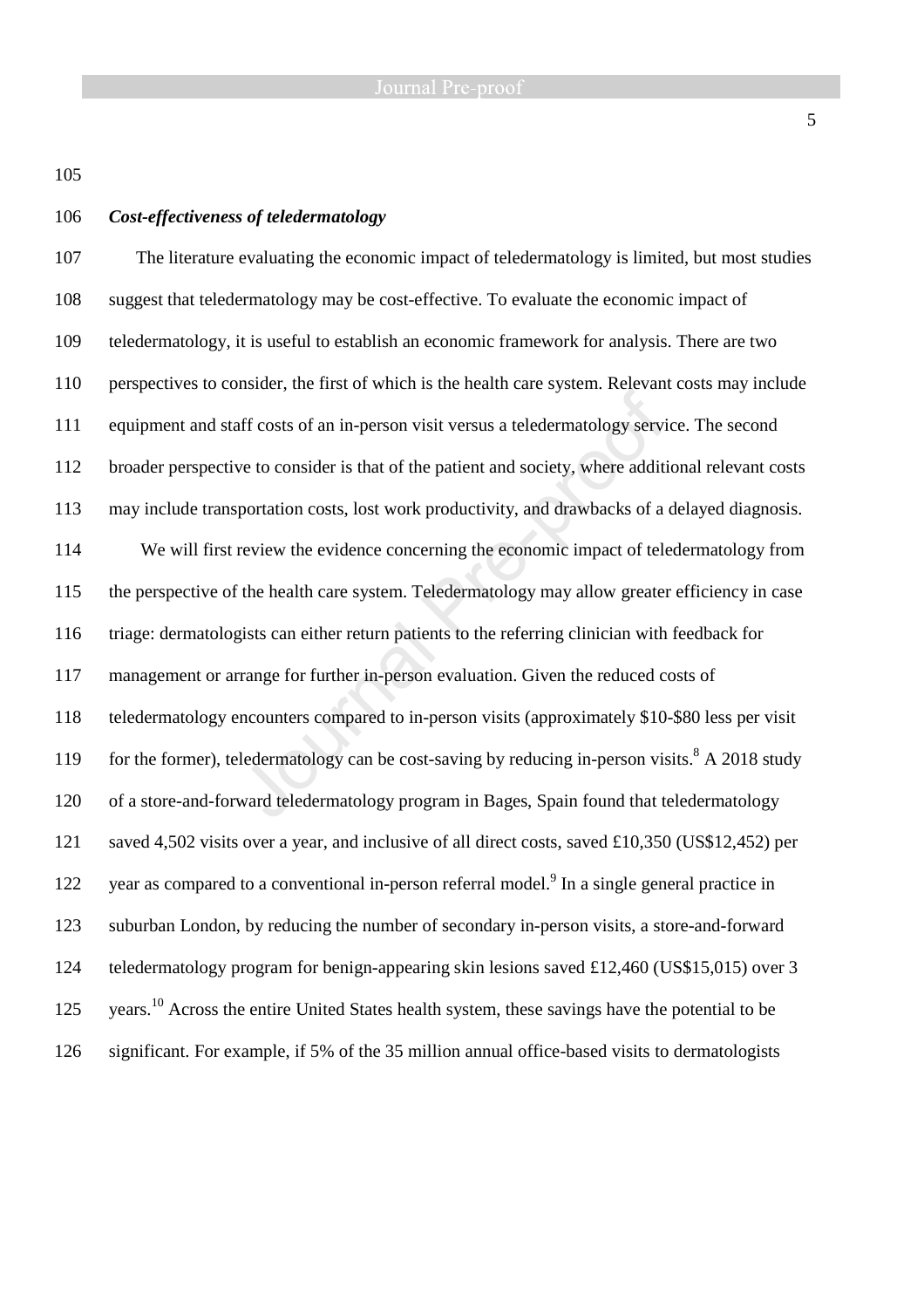### Journal Pre-proof

127 could be shifted to teledermatology visits at a savings of \$20 per encounter, healthcare costs 128 could potentially be reduced by \$35 million annually.

129 Another benefit is that through greater efficiency in case triage, teledermatology may 130 improve access for patients with the highest clinical acuity.<sup>9</sup> By improving access to timely care, 131 teledermatology can reduce the number of avoidable urgent care or emergency room visits.<sup>8,11</sup> A 132 2018 study found that a store-and-forward teledermatology program serving an underserved 133 population in Philadelphia reduced in-person dermatology visits by 27% and emergency room 134 visits by 3.3% by providing care plans to local providers that resulted in improve skin disease in 135 patients. This program saved \$10.00-\$52.65 per consult as compared to conventional in-person 136 care.<sup>8</sup> Finally, given that several studies have identified considerable discordance in the 137 management of patients between referring clinicians and dermatologists, teledermatology could 138 be cost-saving by enabling earlier initiation of appropriate therapy, although further studies are 139 needed.<sup>8,12</sup>

140 Next, we review the evidence concerning the economic impact of teledermatology from the 141 broader societal perspective. The previously discussed study conducted in Bages, Spain found 142 that societal savings had the greatest impact on the overall cost-effectiveness of teledermatology, 143 saving £40,814 per year (US\$48,415).<sup>9</sup> A study in New Zealand found that live-interactive 144 teledermatology was more cost-effective than conventional care, largely driven by savings to the 145 patient and society.<sup>13</sup> A 2015 study conducted in a Veterans Affairs (VA) Hospital setting found 146 that from the VA perspective, a store-and-forward teledermatology referral process was 147 comparable in cost to a conventional referral process, but from a societal perspective, 148 teledermatology was less costly.<sup>14</sup> Similarly, in a Department of Defense setting, store-and-149 forward teledermatology was more expensive when considering direct costs only, but cost-saving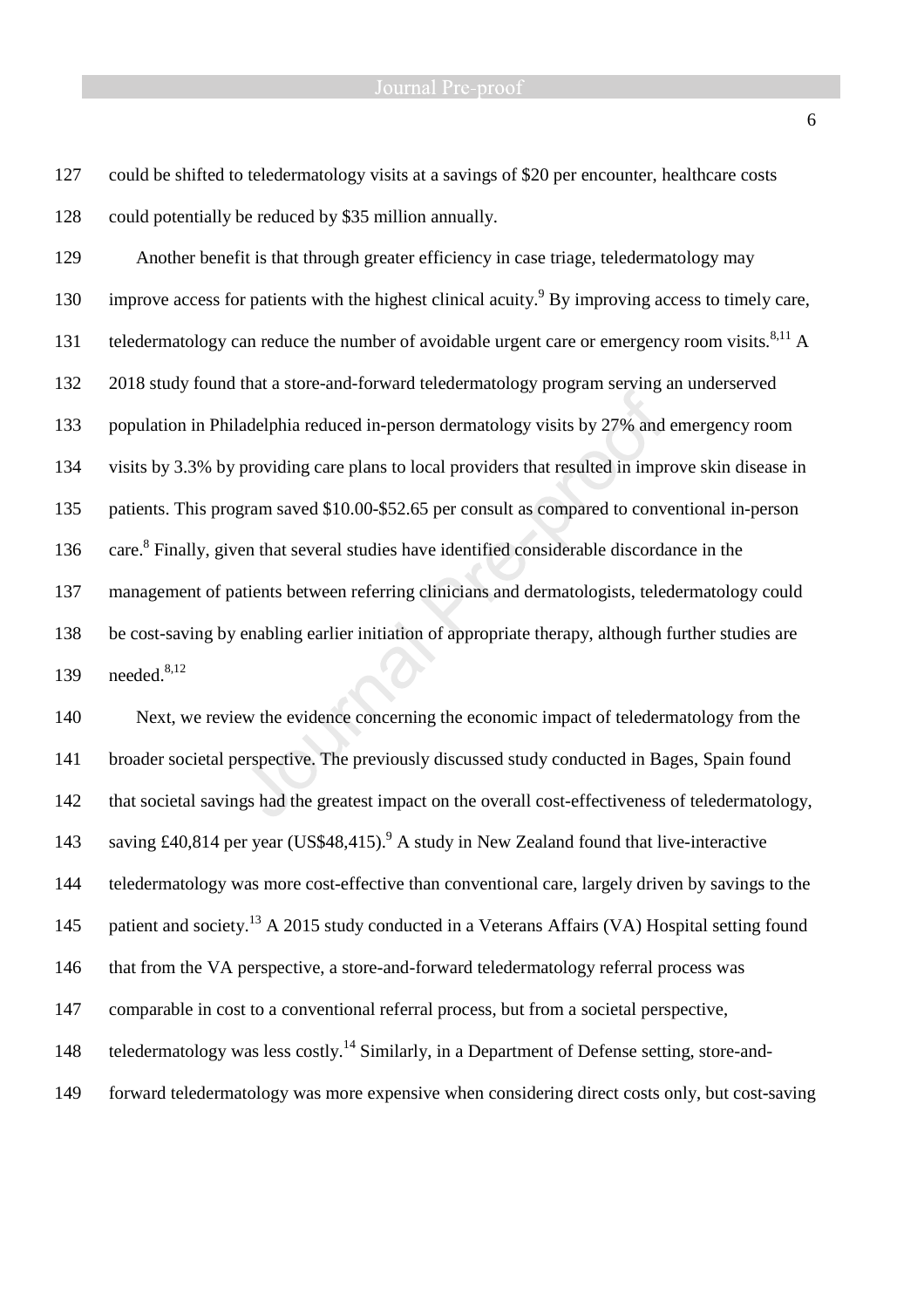# Journal Pre-proof

| 150 | when factoring in lost productivity. <sup>15</sup> Additional considerations from the societal perspective       |  |  |  |  |  |
|-----|------------------------------------------------------------------------------------------------------------------|--|--|--|--|--|
| 151 | include costs to companions who accompany the patient, costs of lost leisure time, and                           |  |  |  |  |  |
| 152 | teledermatology-associated educational benefits to clinicians, all of which favor teledermatology                |  |  |  |  |  |
| 153 | to be more cost-effective. <sup>9,16,17</sup>                                                                    |  |  |  |  |  |
| 154 | Teledermatology may be especially cost-effective for specific patient populations, such as                       |  |  |  |  |  |
| 155 | patients who live farther away from specialist care or patients with dermatologic diseases that                  |  |  |  |  |  |
| 156 | can be ultimately managed by their primary care physician. <sup>18</sup> A study of a store-and-forward          |  |  |  |  |  |
| 157 | teledermatology program conducted in the Netherlands found that while teledermatology was                        |  |  |  |  |  |
| 158 | £33 (US\$39) more expensive per consult, when applied to specific patient groups with greater                    |  |  |  |  |  |
| 159 | travel times and diseases generating a greater proportion of preventable referrals,                              |  |  |  |  |  |
| 160 | teledermatology can be cost-effective. <sup>12</sup> A 2001 study conducted in the UK evaluating live-           |  |  |  |  |  |
| 161 | interactive teledermatology reported similar results. <sup>16</sup> However, for other populations,              |  |  |  |  |  |
| 162 | teledermatology may not be cost-effective. For instance, potential skin cancer cases may be an                   |  |  |  |  |  |
| 163 | example of a patient group best suited for conventional in-person care as a large proportion of                  |  |  |  |  |  |
| 164 | patients may ultimately require clinic visits for biopsy procedures, generating redundant care. <sup>19</sup>    |  |  |  |  |  |
| 165 | A 2018 study conducted in Australia found that teledermoscopy for skin cancer referral cost                      |  |  |  |  |  |
| 166 | A\$54.6 (US\$37) more per case as compared to conventional in-person care, but resulted in                       |  |  |  |  |  |
| 167 | clinical resolution 26 days sooner. <sup>11</sup> A 2003 study conducted in the US reported similar              |  |  |  |  |  |
| 168 | findings. <sup>20</sup> Of note, both studies did not factor in indirect savings to society, and the increase in |  |  |  |  |  |
| 169 | direct costs may be justifiable for the cost savings and improved quality of life associated with                |  |  |  |  |  |
| 170 | earlier care access and disease management. <sup>11,16,21</sup> However, a potential pitfall of                  |  |  |  |  |  |
| 171 | teledermatology based on a specific lesion of concern in the absence of a full-body skin                         |  |  |  |  |  |
| 172 | examination is underdiagnosis of skin cancer if the referring clinician misses other clinically                  |  |  |  |  |  |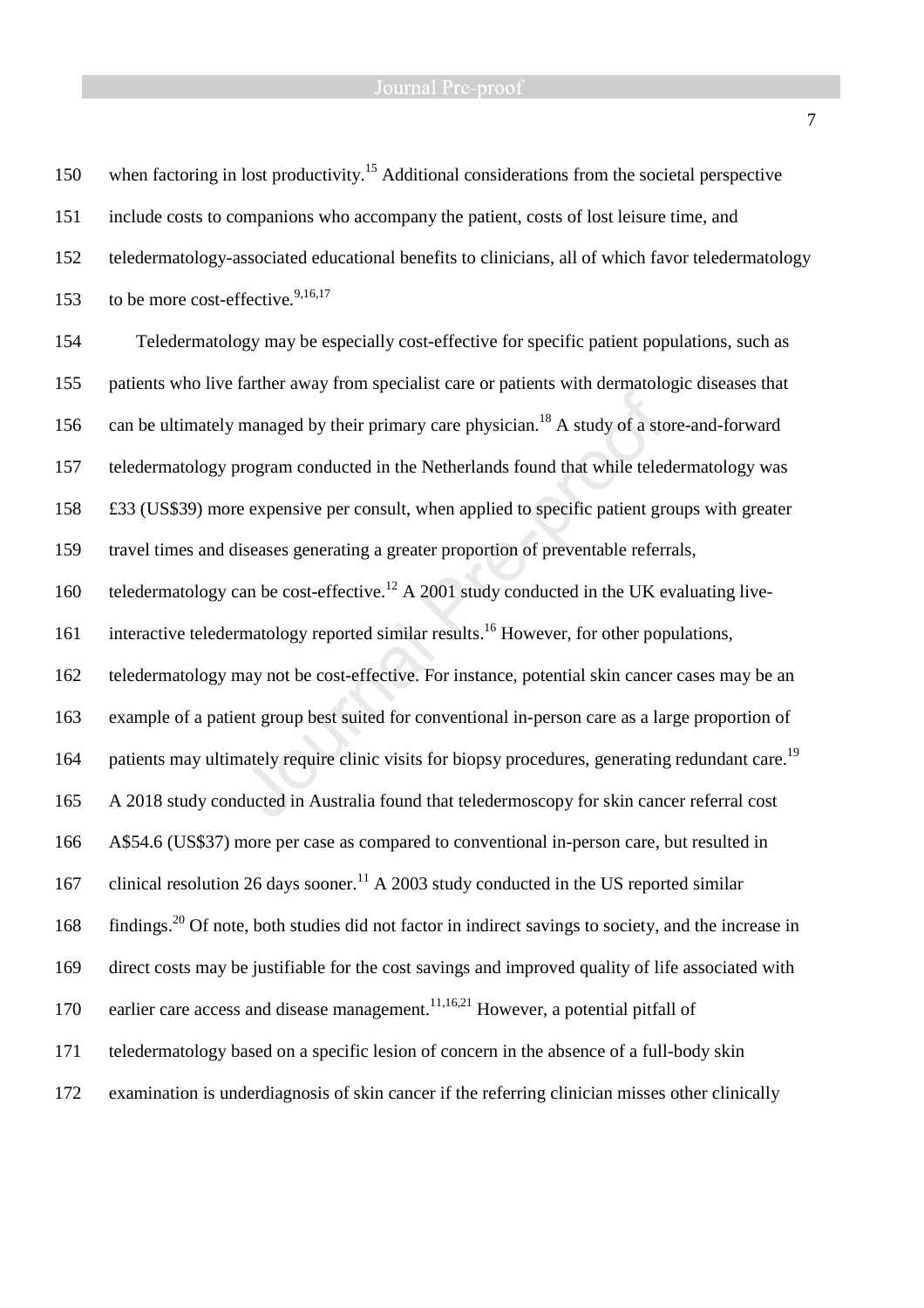173 significant lesions.<sup>22</sup> In summary, the literature evaluating the economic consequences of 174 teledermatology is limited but suggest that teledermatology may be cost-effective, especially 175 when applied to certain patient populations, such as those with poor access to dermatologic care 176 (Table 1). Additional comprehensive economic studies are warranted to identify the settings in 177 which teledermatology can be cost-effective and beneficial to the patient and those in which it is 178 not.

179

### 180 *Health Policy Challenges and Barriers to Adoption*

181 Though teledermatology is increasingly being utilized to support patient care, many obstacles 182 remain, hindering widespread adoption. First, providers face high barriers to adoption. 183 Implementation and maintenance costs of a teledermatology program are significant and include 184 equipment costs, technological competencies, and staff training. A secure network for the 185 transmission and storage of confidential patient data and images is essential, and data should be 186 protected to safeguard patient privacy.<sup>23</sup> A mechanism that links transmitted patient information 187 with data from a patient's electronic health record is needed to support final decisions regarding 188 diagnosis and management.<sup>23-25</sup> In addition, staff training on proper imaging and taking a 189 relevant medical history is necessary.<sup>24</sup> Finally, as teledermatology programs depend on imaging 190 and/or videoconferencing systems, the quality and reliability of the communications technology 191 is important, and so far there exists no universal imaging, equipment, or technique standards. <sup>23</sup> 192 The implementation of quality and sustainable processes are critical to the success and cost-193 effectiveness of any teledermatology program.

194 Medicolegal issues also pose considerable challenges. Dermatologists often cite legal risks as 195 a point of concern, and questions of legal responsibility in cases of incorrect diagnosis and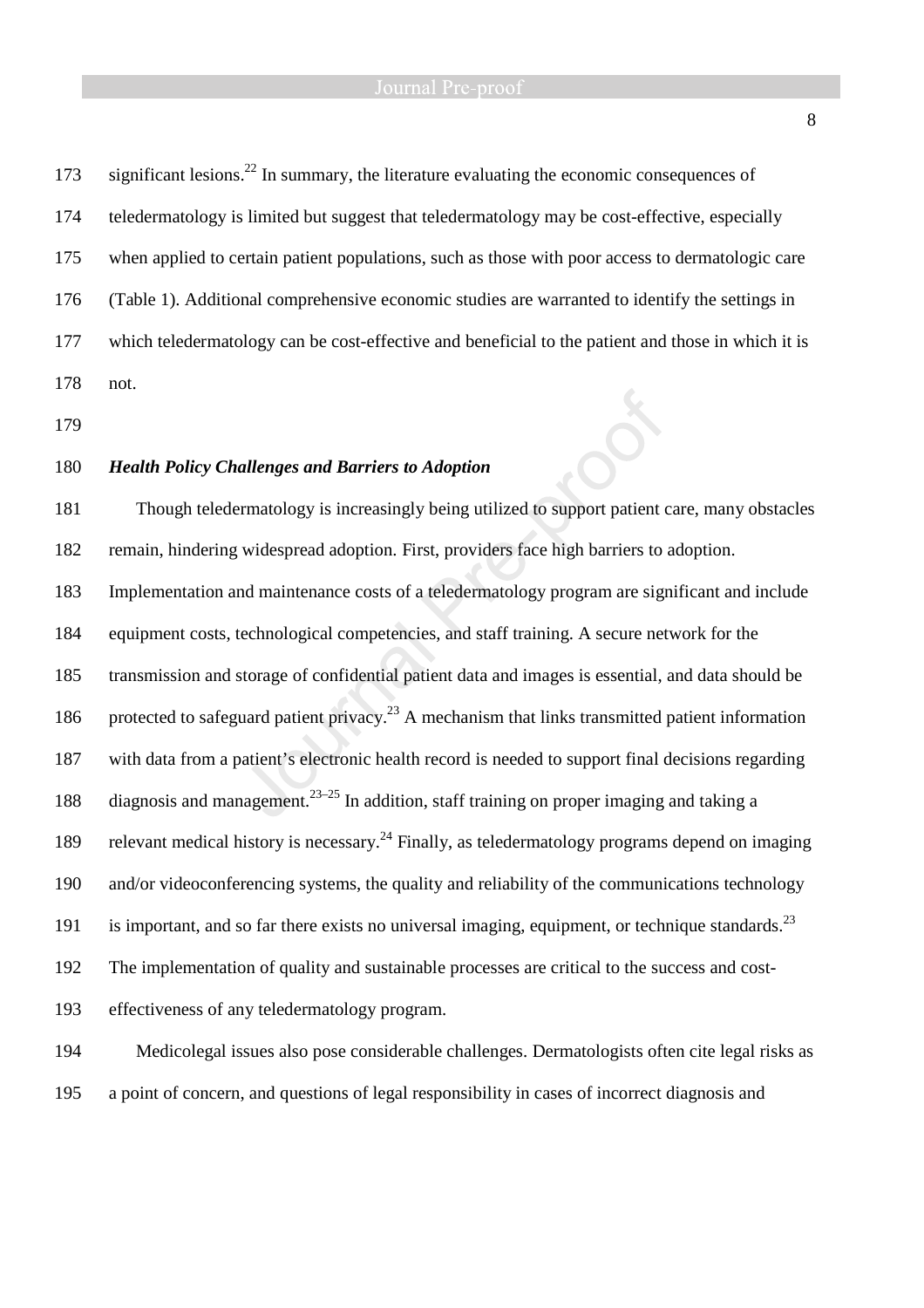196 management remains ambiguous.<sup>23</sup> However, malpractice risk has not yet been well-197 characterized. While a recent 2019 study found zero reported cases of medical malpractice 198 against direct-to-patient telemedicine, and a 2015 study on primary care providers' perceptions 199 found that 94% did not perceive mobile store-and-forward teledermatology to increase medical 200 liability, malpractice cases will inevitably arise in the future.<sup>26–28</sup> A related challenge is that 201 patient privacy is put at risk through the capturing, transmission, and storage of clinical images, 202 especially as personal smartphones and devices are increasingly being used for these purposes. 203 Failure to ensure Health Insurance Portability and Accountability Act (HIPAA) compliance with 204 images and failure to follow appropriate security precautions could expose providers to legal 205 penalities.<sup>29</sup> Finally, a comprehensive federal regulatory framework addressing these telehealth 206 privacy and security risks has yet to be established.<sup>30</sup> For best practice, providers should be sure 207 to obtain patient consent for taking images, explain how the images will be used, and ensure 208 HIPAA-compliant security in image storage and transmission.<sup>31</sup> 209 Likely the most significant barrier to the widespread adoption of teledermatology is the lack 210 of reliable systems for reimbursement. Teledermatology programs depend on sustainable 211 business models, and different models such as capitated service contracts, per-case service 212 contracts, direct-to-consumer, and standard fee-for-service reimbursement have been 213 implemented in various care settings.<sup>32</sup> Currently, self-pay is the most frequent method of 214 payment for teledermatology services.<sup>2</sup> Medicare, Medicaid, and some private payers offer some 215 form of reimbursement; however, reimbursement policies vary by state and payer, change 216 frequently, and generally, there is a lack of parity in reimbursement or federal funding to support 217 teledermatology programs.<sup>1,33,34</sup> Given the significant adoption and maintenance costs, without 218 reliable mechanisms for reimbursement, providers may lose money by participating in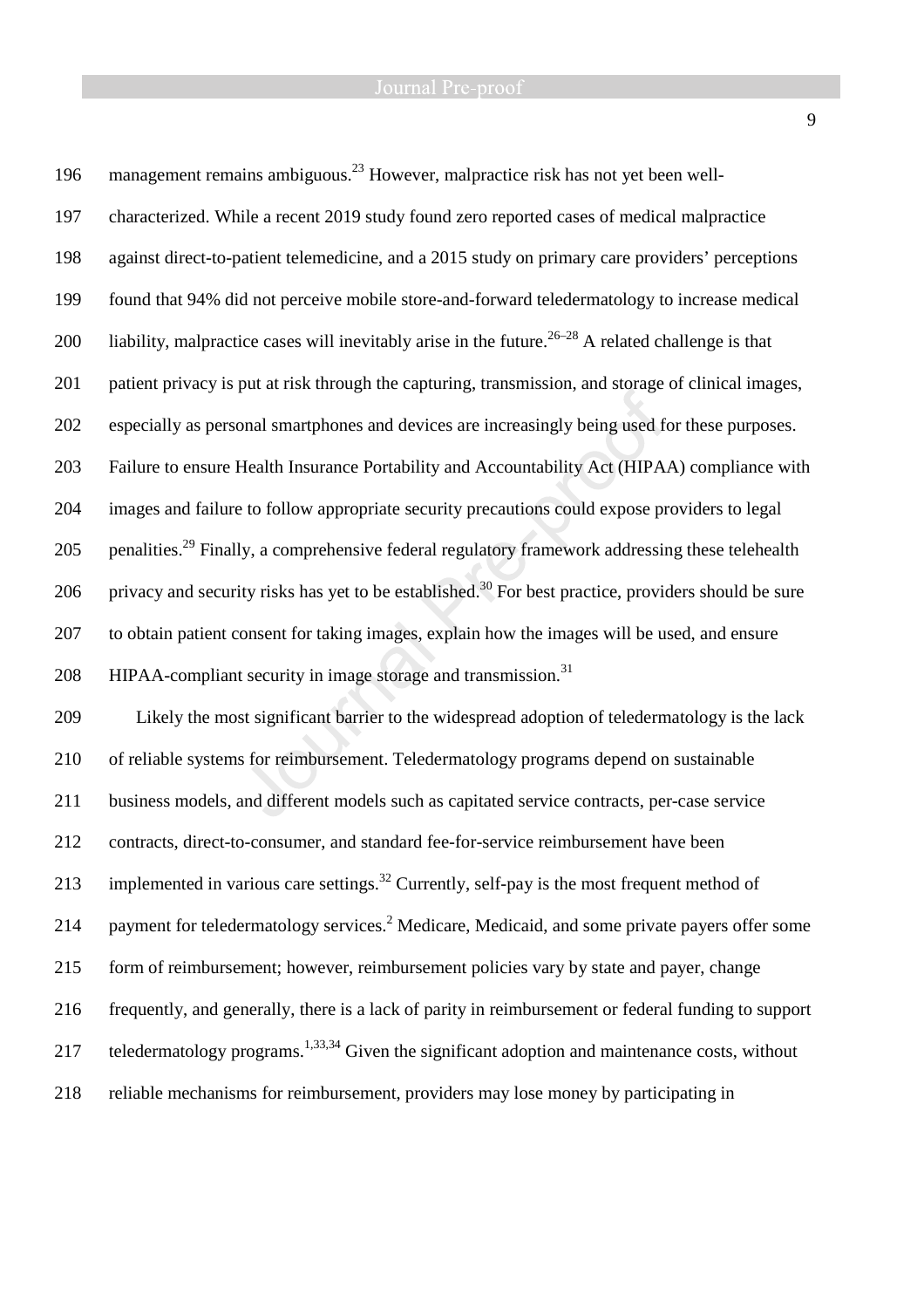219 teledermatology. This creates a strong disincentive for provider participation when performing 220 similar work offers greater reimbursement and less uncertainty with regard to potential medico-221 legal risks.

222 As the United States' largest health care payer and model for the private payer system, 223 policies from the Center of Medicare & Medicaid Services (CMS) have important implications 224 for the future of teledermatology. Among Medicare beneficiaries, telemedicine utilization is on 225 the rise: between 2014 and 2016, 275,000 telehealth services were provided to almost 90,000 226 beneficiaries.<sup>35</sup> However, until recently, restrictive rules have rendered reimbursement a 227 challenge. Excluding CMS demonstration projects in Alaska and Hawaii, telemedicine 228 reimbursement was only available for services delivered via live-interactive format. Geographic 229 restrictions limited reimbursement to patients residing in federally designated rural areas and 230 originating site restrictions required patients to travel to valid originating sites such as a 231 physician's office, hospital, or health facility. Notably, a patient's home was not considered a 232 valid originating site.<sup>34</sup> These restrictions have prevented many underserved populations from 233 receiving care, especially elderly, disabled, and American Indian populations where geographic 234 and physical limitations pose major barriers to in-person care, and where telemedicine may prove 235 especially valuable to reduce disparities in access.<sup>36, 37.</sup> Regarding Medicaid, telehealth coverage 236 varies by state. In most states, only live-interactive format is reimbursable, and only 11 states 237 reimburse store-and-forward services (Figure 1). Similar to Medicare, many states also have 238 geographic and originating site restrictions.<sup>38</sup>

239 Despite these challenges, the future of teledermatology is promising, and CMS is beginning 240 to relax previous restrictions to promote telehealth adoption. Starting in the 2020 plan year, 241 telehealth geographic restrictions in Medicare Advantage plans will be eliminated, enabling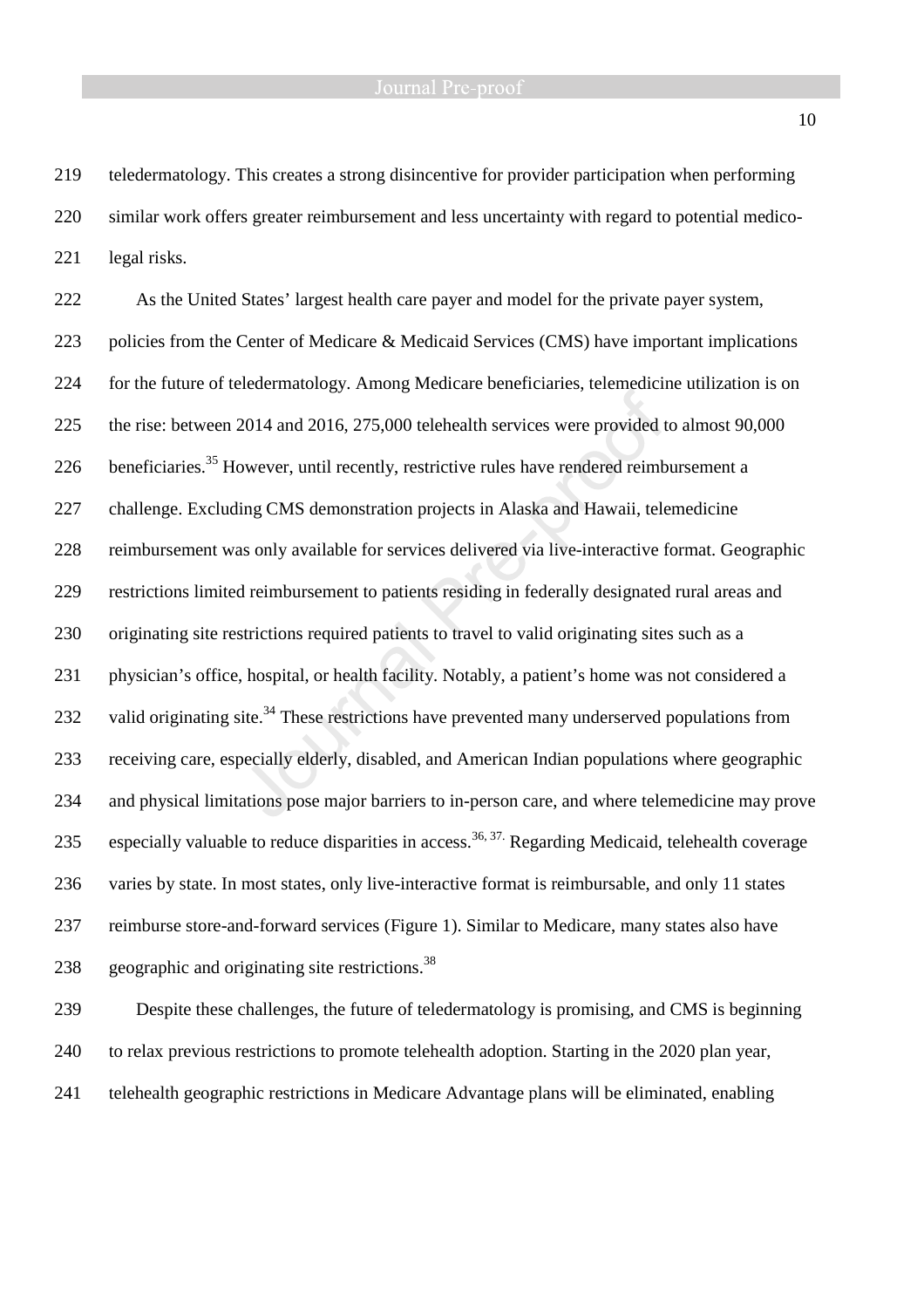242 patients residing in urban areas to receive services, and from their own homes.<sup>39</sup> In 2019, virtual 243 patient check-ins, consultations between physicians, and of special significance, remote 244 evaluation of pre-recorded patient information, became eligible for Medicare reimbursement. 245 Although reimbursement for these services are lower than expected (Figure 2), these changes 246 still represent a significant step towards acceptance of store-and-forward services. CMS has 247 expressed that expansion of telehealth reimbursement is a top priority, and it recognizes that 248 telehealth can augment the goals of a value-driven healthcare system by providing high quality, 249 convenient care.<sup>31</sup> With an expanding Medicare and Medicaid population and a relative shortage 250 of physicians, the need to embrace technology and innovation to improve care access is greater 251 than ever. However, until payers and policymakers implement more reliable methods for 252 reimbursement, the full potential benefits and cost savings associated with teledermatology 253 remain to be realized.<sup>36</sup>

254 While expansion of teledermatology services has several potential benefits, one concern is 255 that expanded access to teledermatology could increase the volume of total dermatologic visits. 256 However, evidence from previous expansions suggests that this is unlikely to occur. A 2016 257 study found that after a California Medicaid managed care plan began reimbursing for a 258 teledermatology program incorporating both consultative and direct care elements, the number of 259 dermatologic visits of any type was 60.1 vs 64.6 per 1000 enrollees in practices that did not use 260 teledermatology versus those that did use teledermatology, respectively. This was a small, yet 261 statistically significant increase in visits; however, the service filled a large unmet need for 262 dermatologic care among Medicaid enrollees. Furthermore, teledermatology services generally 263 served a younger patient population with more benign skin conditions, and patients with 264 neoplastic processes and severe diseases were able to see an in-person dermatologist more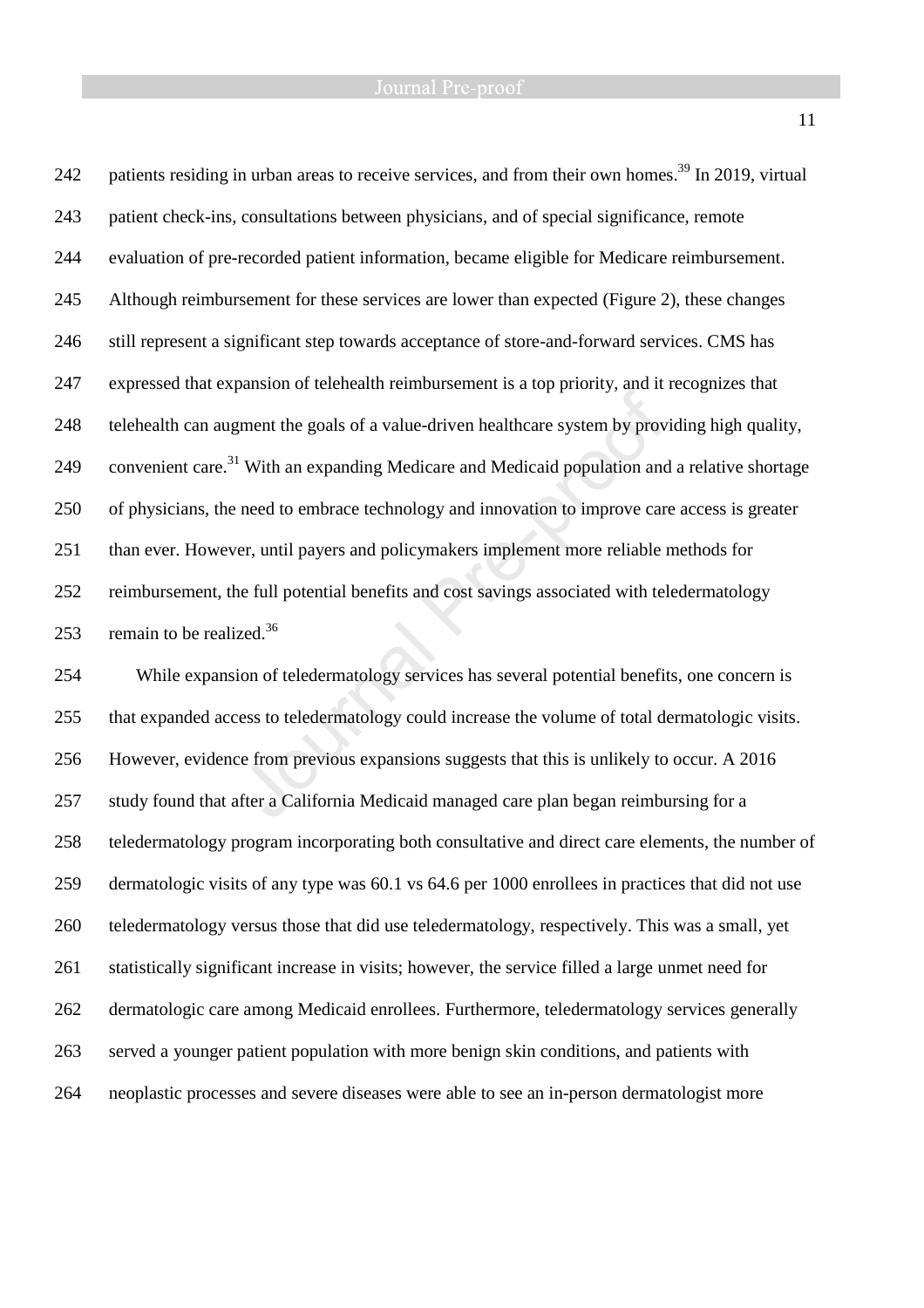265 easily.<sup>40</sup> In addition, a 2018 study reported that a state-wide implementation of Medicaid-funded 266 store-and-forward consultative teledermatology in Connecticut did not lead to a significant 267 change in the volume of consultations.<sup>21</sup> 268 In summary, to encourage widespread adoption and provider participation in high quality 269 teledermatology, more uniform reimbursement policies by the government and private payers 270 need to be implemented. For dermatologists, specific recommendations include establishing best-271 practice standards, providing education on teledermatology adoption and use, and being aware of 272 potential practice pitfalls (Table 2). 273 **Conclusion**  274 There is a growing demand for dermatologic services and a shortage of dermatologists to 275 meet this need. This lack of access, especially pronounced in rural and underserved populations, results in worse clinical outcomes, reduced quality of life, and increased health care costs.<sup>7</sup> 276 277 Evidence supports that teledermatology may be an effective, convenient, and cost-effective 278 model of care delivery to improve access to care and patient satisfaction when implemented 279 properly. To encourage provider participation in high quality teledermatology, future efforts 280 should prioritize the implementation of reliable systems for appropriate reimbursement and the 281 mitigation of potential medico-legal risks. Finally, as evidence suggests that certain patient 282 populations may be more or less well-suited for teledermatology, additional research into how 283 and in what settings teledermatology can be most effective is warranted in order to appreciate 284 both the benefits and limitations of teledermatology.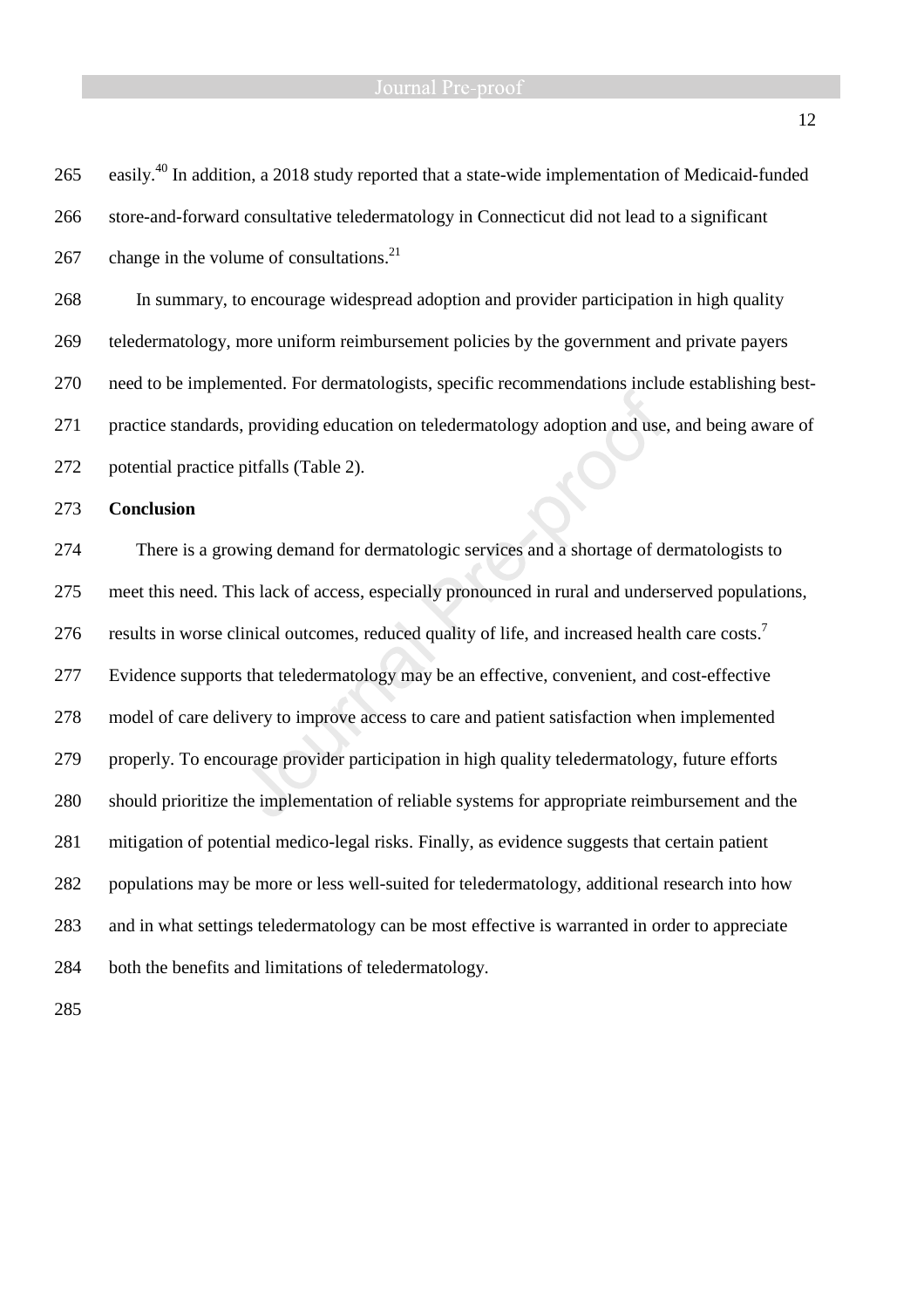| 286 | <b>Abbreviations Used</b>                                   |
|-----|-------------------------------------------------------------|
| 287 | CMS (Center of Medicare & Medicaid Services)                |
| 288 | HIPAA (Health Insurance Portability and Accountability Act) |
| 289 | VA (Veterans Affairs)                                       |
| 290 |                                                             |
| 291 |                                                             |
| 292 |                                                             |
| 293 |                                                             |
| 294 |                                                             |
| 295 |                                                             |
| 296 |                                                             |
| 297 |                                                             |
| 298 |                                                             |
| 299 |                                                             |
| 300 |                                                             |
| 301 |                                                             |
| 302 |                                                             |
| 303 |                                                             |
| 304 |                                                             |
| 305 |                                                             |
| 306 |                                                             |
| 307 |                                                             |
| 308 |                                                             |
| 309 |                                                             |
| 310 |                                                             |
| 311 |                                                             |
| 312 |                                                             |
| 313 |                                                             |
| 314 |                                                             |
| 315 |                                                             |
| 316 |                                                             |
| 317 |                                                             |
| 318 |                                                             |
| 319 |                                                             |
| 320 |                                                             |
| 321 |                                                             |
| 322 |                                                             |
| 323 |                                                             |
| 324 |                                                             |
|     |                                                             |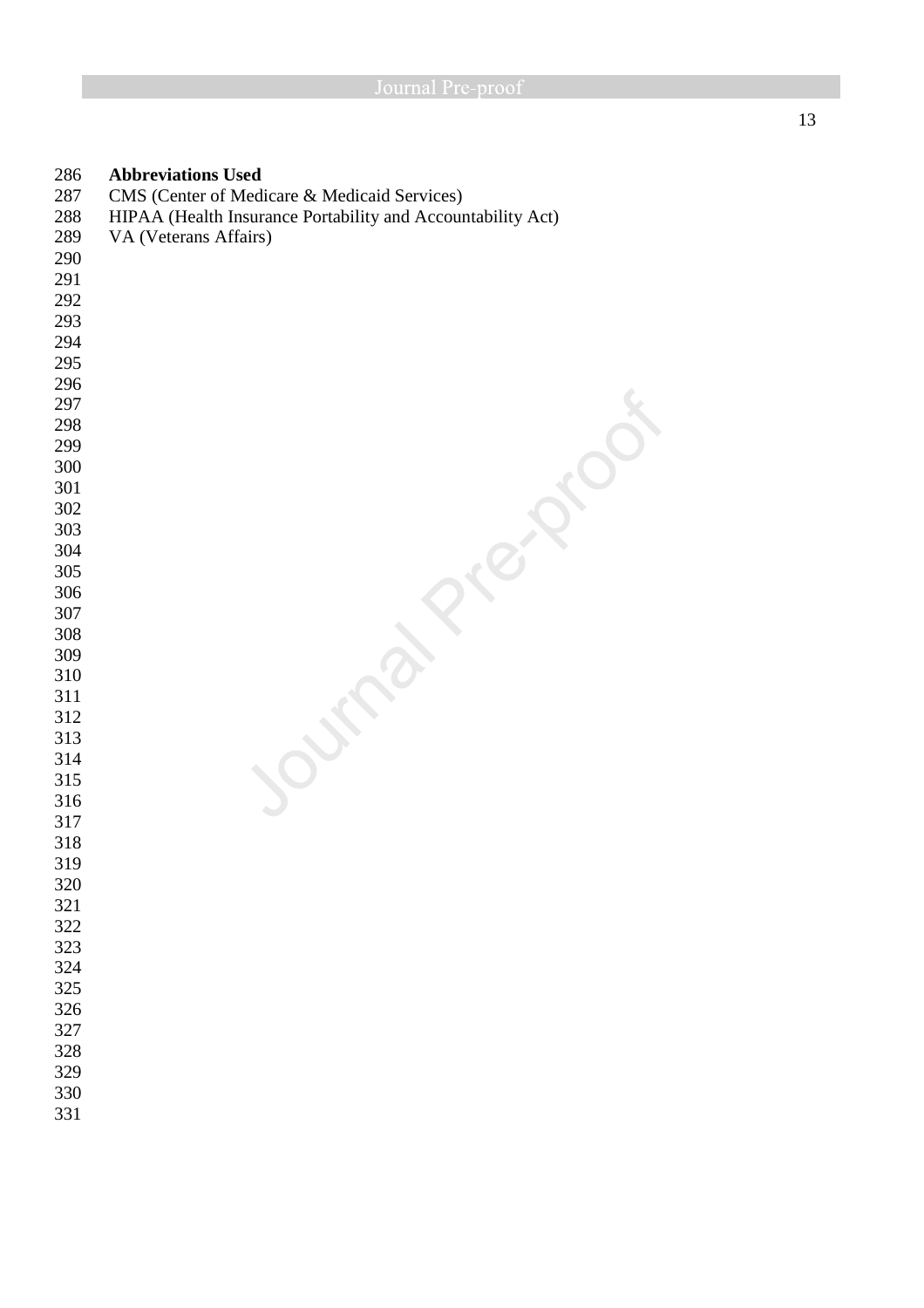### 332 **References**

- 334 1. Campagna M, Naka F, Lu J. Teledermatology: An updated overview of clinical applications 335 and reimbursement policies. *Int J Womens Dermatol*. 2017;3(3):176-179. 336 doi:10.1016/j.ijwd.2017.04.002
- 337 2. Yim KM, Florek AG, Oh DH, McKoy K, Armstrong AW. Teledermatology in the United 338 States: An Update in a Dynamic Era. *Telemed J E-Health Off J Am Telemed Assoc*. 339 2018;24(9):691-697. doi:10.1089/tmj.2017.0253
- 340 3. Nguyen HP, Barbieri JS, Forman HP, Bolognia JL, VanBeek MJ, Group for Research of 341 Policy Dynamics in Dermatology. Introducing the Group for Research of Policy Dynamics 342 in Dermatology: "Future considerations for clinical dermatology in the setting of 21st 343 century American policy reform" manuscript series. *J Am Acad Dermatol*. 2017;76(1):168- 344 169.
- 345 4. Armstrong AW, Chambers CJ, Maverakis E, et al. Effectiveness of Online vs In-Person 346 Care for Adults With Psoriasis: A Randomized Clinical Trial. *JAMA Netw Open*. 347 2018;1(6):e183062.
- 348 5. American Academy of Dermatology. *Position Statement on Teledermatology*. 349 https://www.aad.org/Forms/Policies/Uploads/PS/PS-Teledermatology.pdf. Accessed July 8, 350 2019.
- 351 6. Peart JM, Kovarik C. Direct-to-patient teledermatology practices. *J Am Acad Dermatol*. 352 2015;72(5):907-909. doi:10.1016/j.jaad.2015.01.019
- 353 7. Armstrong AW, Johnson MA, Lin S, Maverakis E, Fazel N, Liu F-T. Patient-centered, 354 direct-access online care for management of atopic dermatitis: a randomized clinical trial. 355 *JAMA Dermatol*. 2015;151(2):154-160.
- 356 8. Yang X, Barbieri JS, Kovarik CL. Cost analysis of a store-and-forward teledermatology 357 consult system in Philadelphia. *J Am Acad Dermatol*. October 2018. 358 doi:10.1016/j.jaad.2018.09.036
- 359 9. Vidal-Alaball J, Lluís Garcia Domingo J, Garcia Cuyas F, et al. A cost savings analysis of 360 asynchronous teledermatology compared to face-to-face dermatology in Catalonia. *BMC*  361 *Health Serv Res*. 2018;18. doi:10.1186/s12913-018-3464-4
- 362 10. Livingstone J, Solomon J. An assessment of the cost-effectiveness, safety of referral and 363 patient satisfaction of a general practice teledermatology service. *Lond J Prim Care*. 364 2015;7(2):31-35. doi:10.1080/17571472.2015.11493433
- 365 11. Snoswell CL, Caffery LJ, Whitty JA, Soyer HP, Gordon LG. Cost-effectiveness of Skin 366 Cancer Referral and Consultation Using Teledermoscopy in Australia. *JAMA Dermatol*. 367 2018;154(6):694-700. doi:10.1001/jamadermatol.2018.0855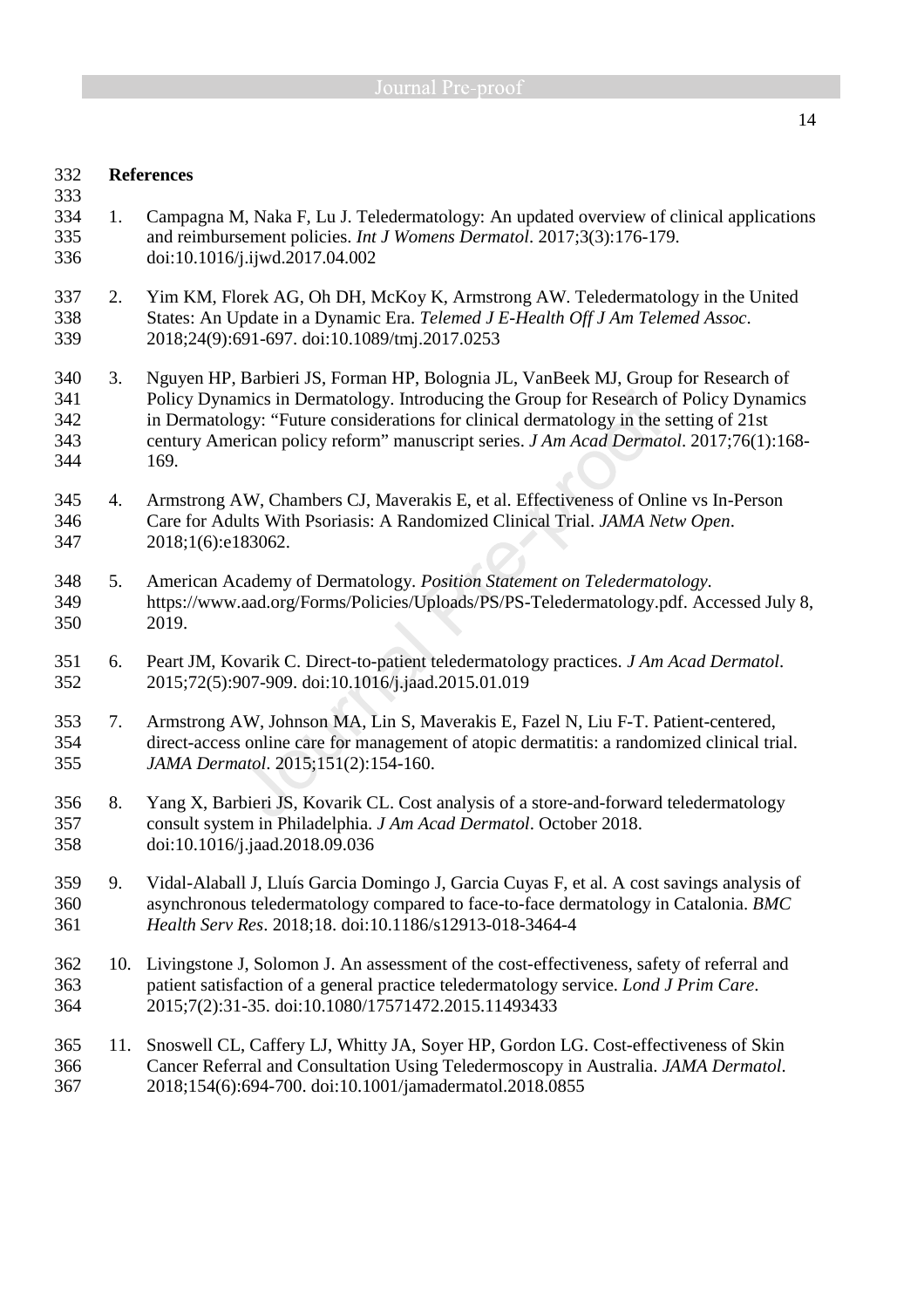- 368 12. Eminović N, Dijkgraaf MG, Berghout RM, Prins AH, Bindels PJ, de Keizer NF. A cost 369 minimisation analysis in teledermatology: model-based approach. *BMC Health Serv Res*. 370 2010;10:251. doi:10.1186/1472-6963-10-251
- 371 13. Loane M, Oakley A, Rademaker M, et al. A cost-minimization analysis of the societal costs 372 of realtime teledermatology compared with conventional care: Results from a randomized 373 controlled trial in New Zealand. *J Telemed Telecare*. 2001;7:233-238. 374 doi:10.1258/1357633011936453
- 375 14. Datta SK, Warshaw EM, Edison KE, et al. Cost and utility analysis of a store-and-forward 376 teledermatology referral system: A randomized clinical trial. *JAMA Dermatol*. September 377 2015:1-7. doi:10.1001/jamadermatol.2015.2362
- 378 15. Pak HS, Datta SK, Triplett CA, Lindquist JH, Grambow SC, Whited JD. Cost minimization 379 analysis of a store-and-forward teledermatology consult system. *Telemed J E-Health Off J*  380 *Am Telemed Assoc*. 2009;15(2):160-165. doi:10.1089/tmj.2008.0083
- 381 16. Wootton R, Bloomer SE, Corbett R, et al. Multicentre randomised control trial comparing 382 real time teledermatology with conventional outpatient dermatological care: societal cost-383 benefit analysis. *BMJ*. 2000;320(7244):1252-1256.
- 384 17. Mohan GC, Molina GE, Stavert R. Store and forward teledermatology improves 385 dermatology knowledge among referring primary care providers: A survey-based cohort 386 study. *J Am Acad Dermatol*. 2018;79(5):960-961. doi:10.1016/j.jaad.2018.05.006
- 387 18. Snoswell C, Finnane A, Janda M, Soyer HP, Whitty JA. Cost-effectiveness of Store-and-388 Forward Teledermatology: A Systematic Review. *JAMA Dermatol*. 2016;152(6):702-708. 389 doi:10.1001/jamadermatol.2016.0525
- 390 19. Barbieri JS, Yang X, Kovarik CL. Evaluating the cost-effectiveness of teldermatology. *J*  391 *Am Acad Dermatol*. October 2018. doi:10.1016/j.jaad.2018.06.074
- 392 20. Whited JD, Datta S, Hall RP, et al. An economic analysis of a store and forward 393 teledermatology consult system. *Telemed J E-Health Off J Am Telemed Assoc*. 394 2003;9(4):351-360. doi:10.1089/153056203772744671
- 395 21. Naka F, Lu J, Porto A, Villagra J, Wu ZH, Anderson D. Impact of dermatology eConsults 396 on access to care and skin cancer screening in underserved populations: A model for 397 teledermatology services in community health centers. *J Am Acad Dermatol*. 398 2018;78(2):293-302. doi:10.1016/j.jaad.2017.09.017
- 399 22. Viola KV, Tolpinrud WL, Gross CP, Kirsner RS, Imaeda S, Federman DG. Outcomes of 400 referral to dermatology for suspicious lesions: implications for teledermatology. *Arch*  401 *Dermatol*. 2011;147(5):556-560. doi:10.1001/archdermatol.2011.108
- 402 23. Tensen E, van der Heijden JP, Jaspers MWM, Witkamp L. Two Decades of 403 Teledermatology: Current Status and Integration in National Healthcare Systems. *Curr*  404 *Dermatol Rep*. 2016;5:96-104. doi:10.1007/s13671-016-0136-7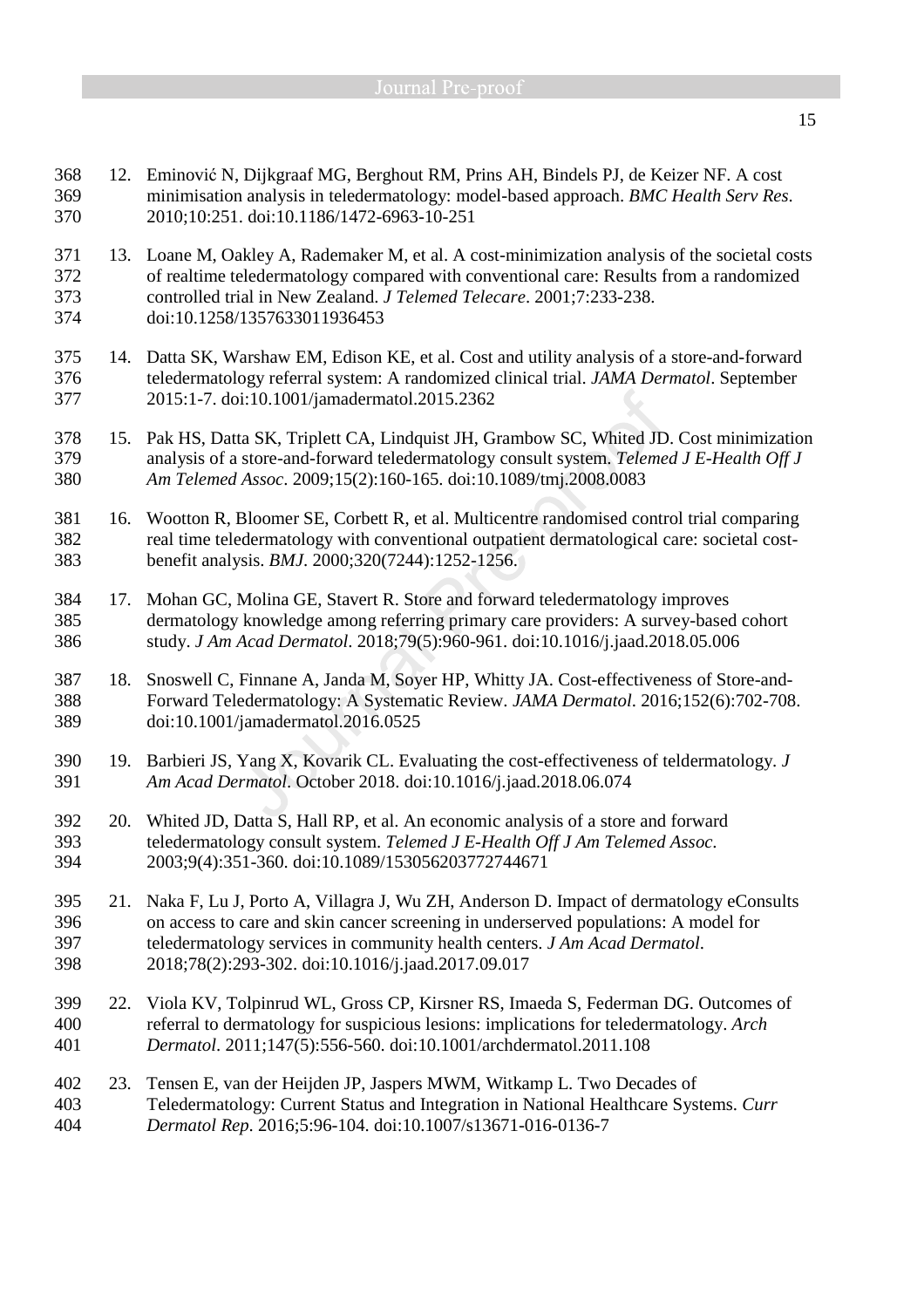- 405 24. Lee KJ, Finnane A, Soyer HP. Recent trends in teledermatology and teledermoscopy. 406 *Dermatol Pract Concept*. 2018;8(3):214-223. doi:10.5826/dpc.0803a13
- 407 25. Armstrong AW, Kwong MW, Ledo L, Nesbitt TS, Shewry SL. Practice Models and 408 Challenges in Teledermatology: A Study of Collective Experiences from 409 Teledermatologists. *PLoS ONE*. 2011;6(12):e28687. doi:10.1371/journal.pone.0028687
- 410 26. Barbieri JS, Kovarik CL. Inpatient and Tertiary Consultations in Teledermatology. *Curr*  411 *Dermatol Rep*. 2016;5(2):83-89.
- 412 27. Fogel AL, Kvedar JC. Reported Cases of Medical Malpractice in Direct-to-Consumer 413 Telemedicine. *JAMA*. 2019;321(13):1309-1310. doi:10.1001/jama.2019.0395
- 414 28. Barbieri JS, Nelson CA, Bream KD, Kovarik CL. Primary care providers' perceptions of 415 mobile store-and-forward teledermatology. *Dermatol Online J*. 2015;21(8).
- 416 29. Houghton V. The full picture. *Dermatol World*. April 2015.
- 417 30. Hall JL, McGraw D. For Telehealth To Succeed, Privacy And Security Risks Must Be 418 Identified And Addressed. *Health Aff (Millwood)*. 2014;33(2):216-221. 419 doi:10.1377/hlthaff.2013.0997
- 420 31. Stevenson P, Finnane AR, Soyer HP. Teledermatology and clinical photography: 421 safeguarding patient privacy and mitigating medico-legal risk. *Med J Aust*. 422 2016;204(5):198-200e1.
- 423 32. R Rosen A, Littman-Quinn R, L Kovarik C, Lipoff J. Landscape of business models in 424 teledermatology. *Cutis*. 2016;97:302-304.
- 425 33. Mayer JE. Reimbursement for teledermatology in the United States: a review. *Health*  426 *Technol*. 2015;5(2):67-71. doi:10.1007/s12553-015-0103-5
- 427 34. National Consortium of Telehealth Research Centers. National Consortium of Telehealth 428 Research Centers. https://www.telehealthresourcecenter.org/. Accessed June 24, 2019.
- 429 35. Centers for Medicare & Medicaid Services. *Information on Medicare Telehealth*. U.S. 430 Department of Health and Human Services; 2018.
- 431 36. RevCycleIntelligence. Medicare Reimbursement Rules Limit Telehealth Adoption. 432 RevCycleIntelligence. https://revcycleintelligence.com/news/medicare-reimbursement-433 rules-limit-telehealth-adoption. Published November 26, 2018. Accessed June 20, 2019.
- 434 37. Morenz AM, Wescott S, Mostaghimi A, Sequist TD, Tobey M. Evaluation of Barriers to 435 Telehealth Programs and Dermatological Care for American Indian Individuals in Rural 436 Communities. *JAMA Dermatol*. June 2019. doi:10.1001/jamadermatol.2019.0872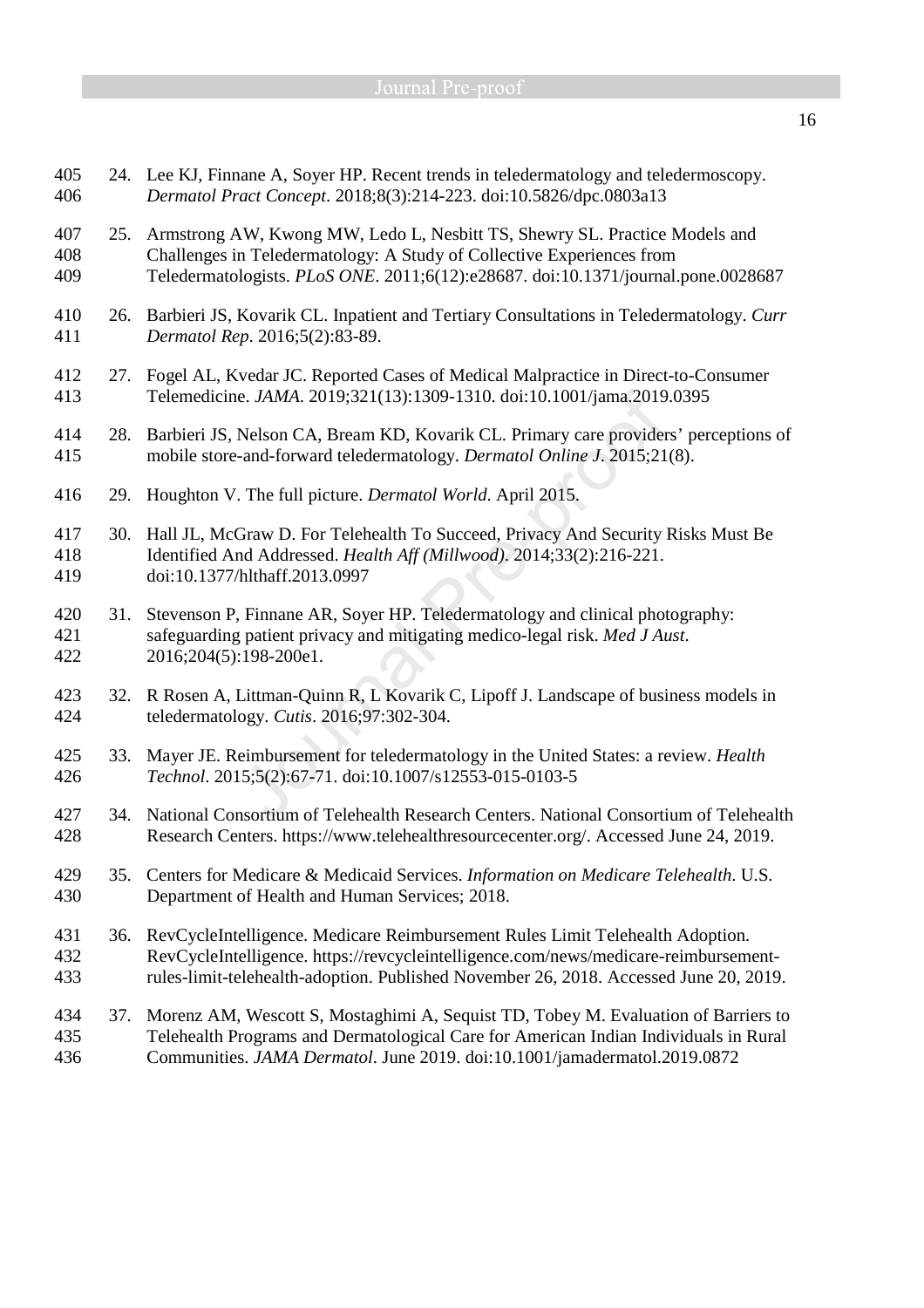|     | 38. Current State Laws and Reimbursement Policies   CCHP Website.<br>https://www.cchpca.org/telehealth-policy/current-state-laws-and-reimbursement-<br>policies?jurisdiction=All&category=128&topic=4. Accessed July 9, 2019.                                            |  |  |  |  |
|-----|--------------------------------------------------------------------------------------------------------------------------------------------------------------------------------------------------------------------------------------------------------------------------|--|--|--|--|
| 39. | mHealthIntelligence. CMS Finalizes Telehealth Expansion for Medicare Advantage Plans.<br>mHealthIntelligence. https://mhealthintelligence.com/news/cms-finalizes-telehealth-<br>expansion-for-medicare-advantage-plans. Published April 8, 2019. Accessed June 24, 2019. |  |  |  |  |
|     | 40. Uscher-Pines L, Malsberger R, Burgette L, Mulcahy A, Mehrotra A. Effect of<br>Teledermatology on Access to Dermatology Care Among Medicaid Enrollees. JAMA<br>Dermatol. 2016;152(8):905-912.                                                                         |  |  |  |  |
| 41. | Current State Laws and Reimbursement Policies   CCHP Website.<br>https://www.cchpca.org/telehealth-policy/current-state-laws-and-reimbursement-<br>policies?jurisdiction=All&category=128&topic=4#. Accessed September 17, 2019.                                         |  |  |  |  |
| 42. | New Medicare Payments for Virtual Services Effective January 1, 2019. PYA.<br>https://www.pyapc.com/insights/new-medicare-payments-for-virtual-services-effective-<br>january-1-2019/. Accessed September 17, 2019.                                                      |  |  |  |  |
| 43. | Technology-Based Encounters in Dermatology. Dermatology World. AAD.<br>https://www.aad.org/dw/monthly/2019/august/technology-based-encounters-in-<br>dermatology. Accessed September 12, 2019.                                                                           |  |  |  |  |
|     | 44. Overview of the Medicare Physician Fee Schedule Search.<br>https://www.cms.gov/apps/physician-fee-schedule/overview.aspx. Accessed September 17,<br>2019.                                                                                                            |  |  |  |  |
|     |                                                                                                                                                                                                                                                                          |  |  |  |  |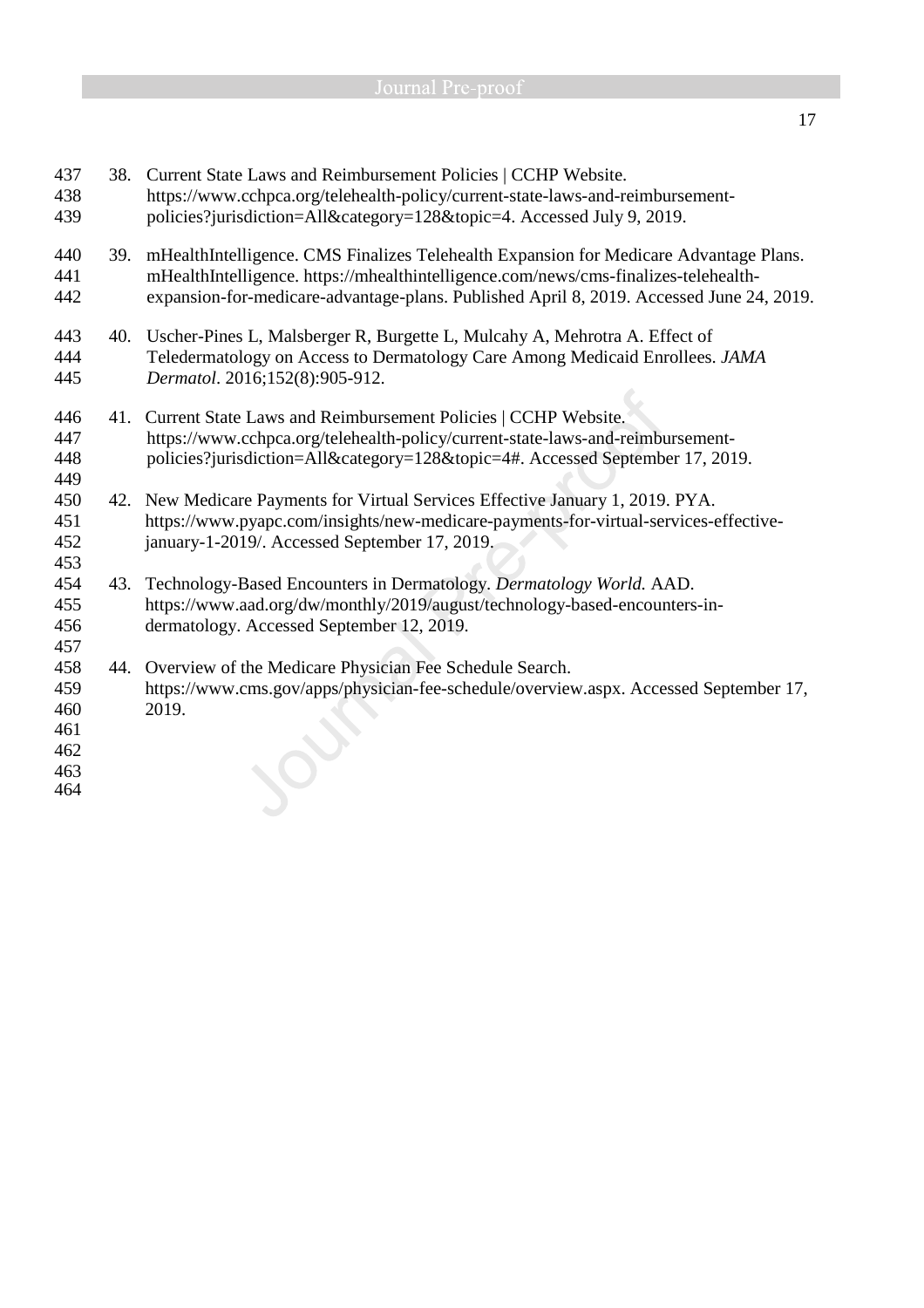## **Table 1: Teledermatology (TD) Cost-Effectiveness Studies**

| Author(s)                 | Year | Population                                                                          | Modality<br><b>Type</b> | Method                    | Outcome                                                                                                                                                                                                                                                    |
|---------------------------|------|-------------------------------------------------------------------------------------|-------------------------|---------------------------|------------------------------------------------------------------------------------------------------------------------------------------------------------------------------------------------------------------------------------------------------------|
| Wootton et al.            | 2000 | UK: four health<br>centers, two<br>regional<br>hospitals                            | Live-<br>interactive    | <b>RCT</b>                | TD was more costly<br>compared to conventional<br>care (£132.1 vs. £48.7,<br>US\$159 vs. US\$59). TD can<br>be cost-saving in settings with<br>greater traveling distances and<br>lower equipment prices. No<br>major differences in clinical<br>outcomes. |
| Loane et al.              | 2001 | New Zealand:<br>rural health<br>centers                                             | Live-<br>interactive    | <b>RCT</b>                | TD was less costly compared<br>to conventional care from a<br>societal perspective<br>comparing total costs<br>(NZ\$279.2 vs. NZ\$283.8,<br>US\$176 vs. US\$179) and<br>marginal costs (NZ\$135 vs.<br>NZ\$284, US\$85 vs. US\$179)                        |
| Whited et al.             | 2003 | US: unspecified                                                                     | Store-and-<br>forward   | <b>RCT</b>                | TD was more costly<br>compared to conventional<br>care but decreased time to<br>treatment. TD can be cost-<br>saving in settings with longer<br>wait times.                                                                                                |
| Pak et al.                | 2009 | Texas:<br>Department of<br>Defense<br>affiliated clinics                            | Store-and-<br>forward   | <b>RCT</b>                | TD was more costly<br>compared to conventional<br>care considering direct costs<br>only (\$294 vs. \$283).<br>Factoring in productivity loss,<br>TD was cost-saving (\$340 vs.<br>\$372).                                                                  |
| Eminovic et<br>al.        | 2010 | Almere,<br>Netherlands &<br>Zeist,<br>Netherlands:<br>general district<br>hospitals | Store-and-<br>forward   | <b>RCT</b>                | TD was $\text{\textsterling}32.5$ (US\$36) more<br>costly compared to<br>conventional care. TD can be<br>cost-saving if distance to<br>dermatologist is larger or<br>when more consultations can<br>be avoided.                                            |
| Datta et al.              | 2015 | Columbia, MO<br>& Minneapolis,<br>MN: two VA<br>medical facilities                  | Store-and-<br>forward   | <b>RCT</b>                | TD was similar in cost<br>compared to conventional<br>care considering direct costs<br>only. Factoring in societal<br>costs, TD was cost-saving. No<br>evidence of difference in<br>utility.                                                               |
| Livingston<br>and Solomon | 2015 | Suburban<br>Greater London:<br>single general                                       | Store-and-<br>forward   | Retrospective<br>analysis | TD saved £12,460<br>$(US$15,015)$ over a 3-year<br>period by reducing secondary                                                                                                                                                                            |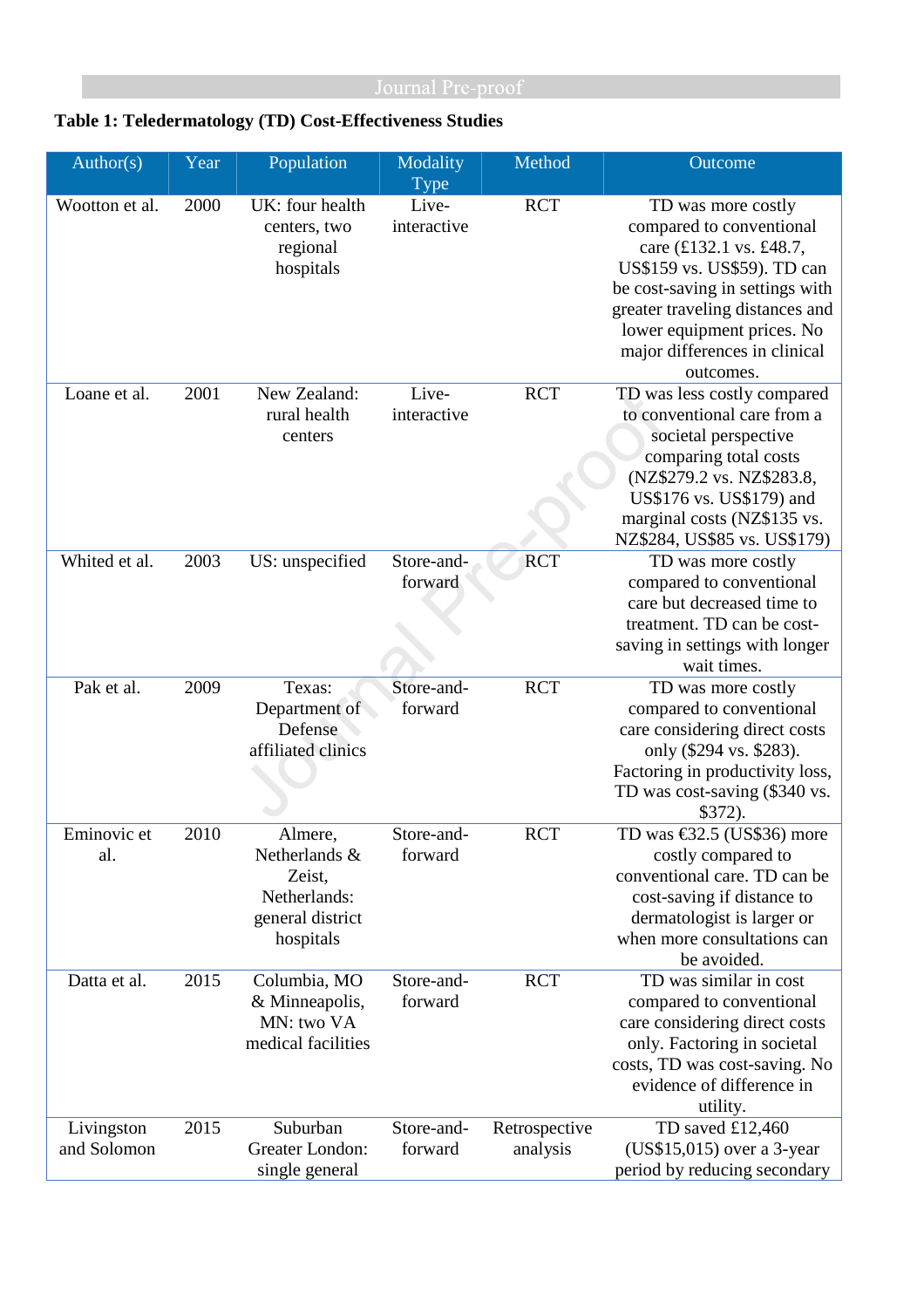| Journal Pre-proof       |      |                                                                         |                       |                           |                                                                                                                                                              |
|-------------------------|------|-------------------------------------------------------------------------|-----------------------|---------------------------|--------------------------------------------------------------------------------------------------------------------------------------------------------------|
|                         |      | practice                                                                |                       |                           | in-person visits. Patient<br>satisfaction was high.                                                                                                          |
| Snoswell et<br>al.      | 2018 | Australia                                                               | Store-and-<br>forward | Retrospective<br>analysis | Teledermoscopy for skin<br>cancer referral and triage was<br>A\$54.6 (US\$37) more costly<br>but resulted in clinical<br>resolution 26 days sooner           |
| Vidal-Alaball<br>et al. | 2018 | Bages, Spain: 14<br>primary health<br>care teams                        | Store-and-<br>forward | Retrospective<br>analysis | TD saved $£10,350$<br>$(US$12,452)$ per year in<br>direct costs and £51,164<br>(US\$61,555) in societal costs.<br>Societal savings were most<br>significant. |
| Yang et al.             | 2018 | Philadelphia:<br>underserved<br>population in<br>city health<br>clinics | Store-and-<br>forward | Retrospective<br>analysis | 27% of in-person visits and<br>3.3% of ER visits were<br>avoided using TD. TD had<br>cost savings of \$10.00-\$52.65<br>per consult.                         |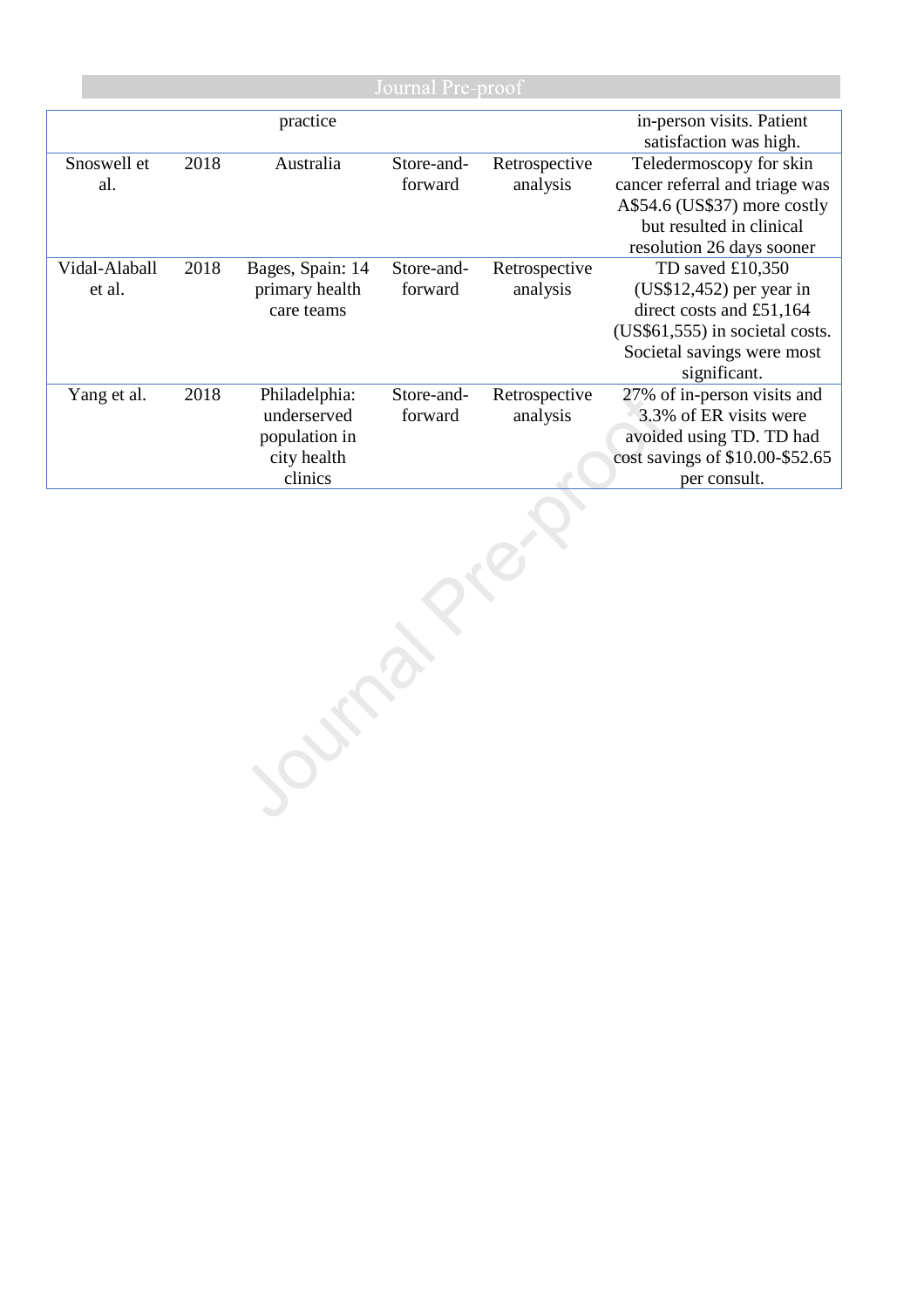### **Table 2: Potential Teledermatology Practice Pitfalls**

## **Inability to properly diagnose**

- Inadequate information sent (insufficient history, lack of context)
- Inability to palpate lesions or perform complete physical exam
- Poor quality or wrong clinical photographs (out of focus, inadequate number, bias with regard to which lesions were photographed)
- Lack of imaging, equipment, or technique standards
- Lack of access to prior medication records

### **Inability to complete the circle of care**

- Lack of continuity and/or longitudinal care
- Inability to see the patient in person if needed
- Inability or difficulty in preforming diagnostic or lab tests
- Lack of communication with primary care providers
- Lack of integration into health systems

### **Policy and legal risk**

- Medico-legal/malpractice risk
- Security breaches
- HIPAA violations

## **Reimbursement for services/costs**

- Lack of universal payment through Centers for Medicare & Medicaid Services in all states
- Lack of universal private payer parity
- Adoption and maintenance costs for individual systems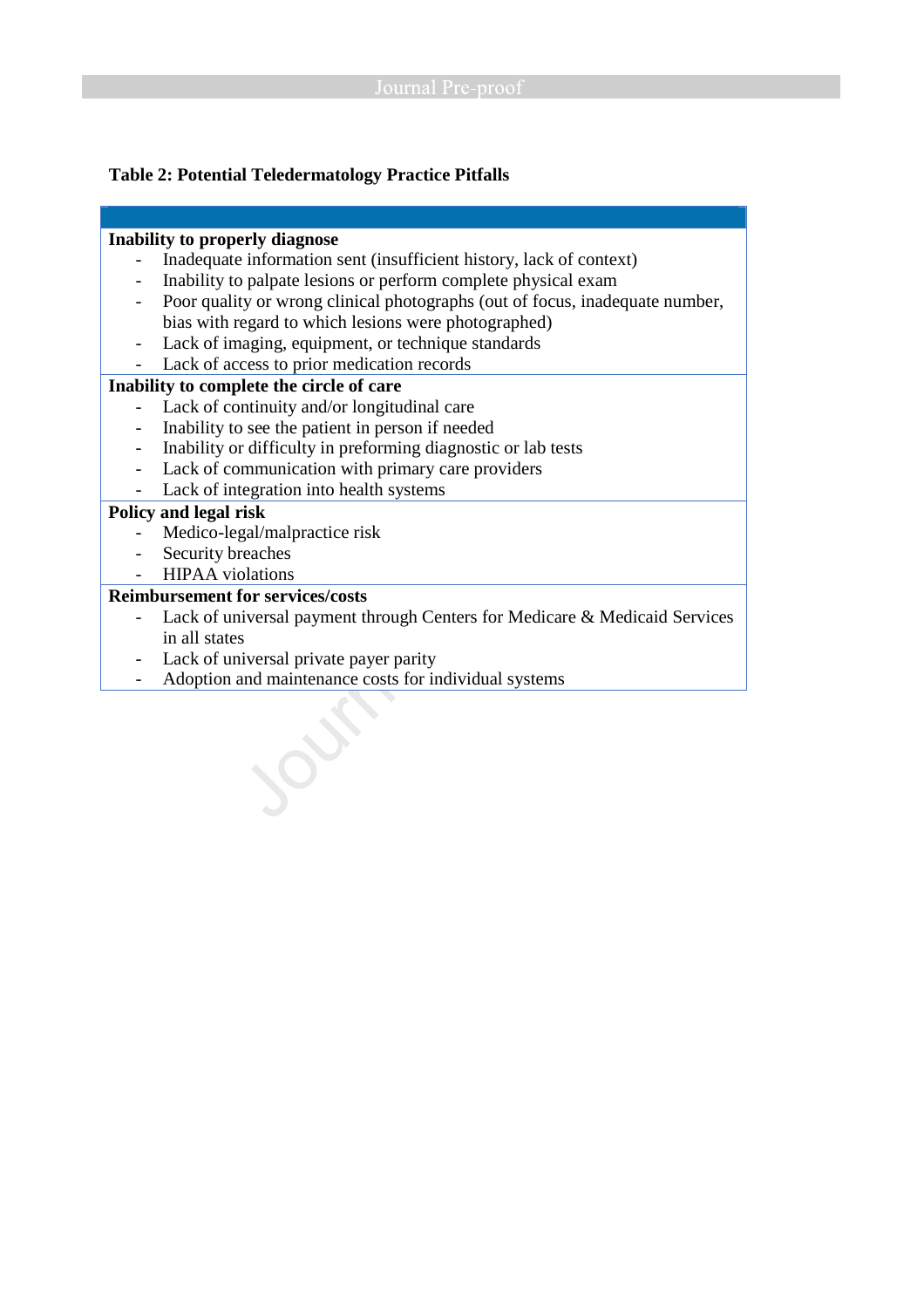

Figure 1: States Providing Medicaid Reimbursement for Store-and-Forward Teledermatology<sup>a</sup>

<sup>a</sup>States in dark blue include: Alaska, Arizona, Connecticut, California, Georgia, Maryland, Minnesota, New Mexico, Nevada, Virginia, Washington<sup>41</sup>

 $\mathbf{1}$